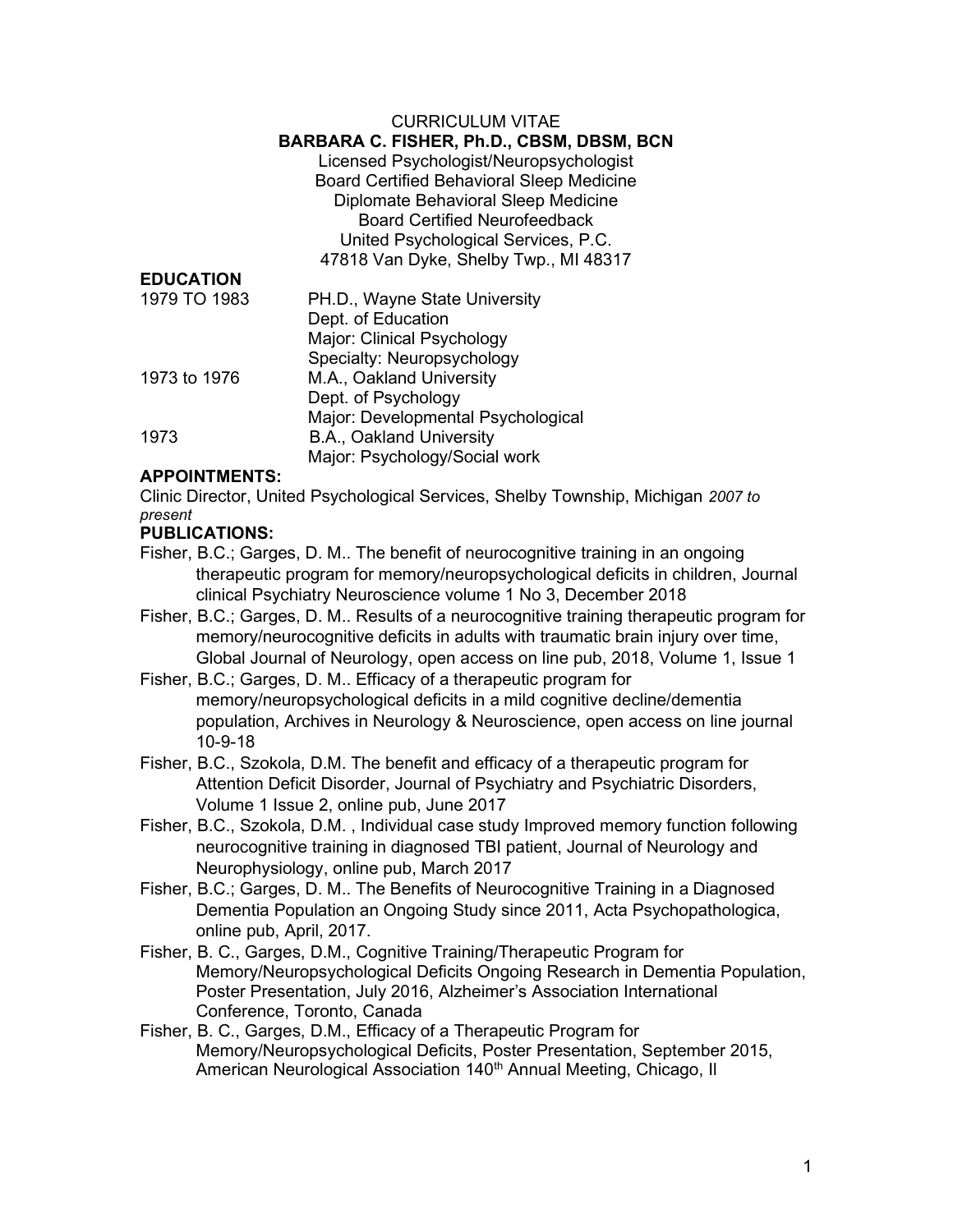## Curriculum Vitae Page Two

- Fisher, B. C., Garges, D.M., Cognitive Training/Therapeutic Program for Memory/Neurocognitive Deficits in Adults with Traumatic Brain Injury Over Time Poster Presentation, July 2015, American Academy Neurology Sports Concussion Conference, Denver, CO
- Fisher, B. C., Garges, D.M., Ongoing Re-Evaluation of Memory Deficits in Diagnosed Dementia Population while undergoing and following Cognitive Therapy/Training, Poster Presentation, July 2015, American Alzheimer's Association International Conference, Washington, DC
- Fisher, B.C., The Benefits of Cognitive Stimulation or Training/Rehabilitation upon Brain Function as an Efficacious Treatment for Diagnosed Dementia or Mild Cognitive Decline, Journal of Alzheimer's Disease & Parkinsonism, Volume 4 Issue 5, 2015
- Fisher, B.C., Improvement Resulting from Cognitive Training on Long Term Traumatic Brain Injury Patient, Journal of Trauma and Treatment, 4 (1) 220, Nov 2014,
- Fisher, B. C., The Future of Dementia We Can Make a Difference: Pairing Cognitive Training With Specific Neurocognitive Testing To Improve Memory Function, Published in proceedings for the 2<sup>nd</sup> International Conference on Alzheimer's Disease and Dementia, September 2014, OMICS Group, Valencia, Spain
- Fisher, B. C., Garges, D.M., Evaluation of the Remediation of Neuropsychological Deficits in Diagnosed Dementia Population through Cognitive Therapy/Training, Published in proceedings for the 2<sup>nd</sup> International Conference on Alzheimer's Disease and Dementia, September 2014, OMICS Group, Valencia, Spain
- Fisher, B. C., Garges, D.M., Analysis of the Efficacy of a Therapeutic Cognitive Training Therapeutic Program for Memory/Neurocognitive Deficits in Adults with Traumatic Brain Injury Over Time, Poster and Oral Presentation, July 2014, American Academy Neurology Sports Concussion Seminar, Chicago, IL
- Fisher, B. C., Garges, D.M., Analysis of the Efficacy of a Therapeutic Cognitive Training Therapeutic Program for Memory/Neuropsychological Deficits for Dementia Population, Poster Presentation, April 2014, American Academy Neurology Annual Meeting, Philadelphia, PA
- Fisher, B. C., Garges, D.M. et.al,, 2014, SEX DIFFERENCES AND THE INTERACTION OF AGE AND SLEEP ISSUES IN NEUROPSYCHOLOGICAL TESTING PERFORMANCE ACROSS THE LIFESPAN IN AN ADD/ADHD SAMPLE FROM THE YEARS 1989 TO 2009, Psychological Reports, 114, 2, 404-438.
- Fisher, B. C., Garges, D.M., Analysis of the Efficacy of a Therapeutic Cognitive Training Therapeutic Program for Memory/Neuropsychological Deficits for Dementia Population, Poster Presentation, July 2013, Alzheimer's Association International Conference, Boston, MA
- Fisher, Barbara C., Ph.D. (2013) What You think ADD/ADHD Is, It Isn't, Symptoms and Neuropsychological Testing Through Time, CRC Press, Boca Raton, Florida.
- Fisher, B. C., Garges, D.M., Analysis of the Efficacy of a Therapeutic Cognitive Training Therapeutic Program for Memory/Neuropsychological Deficits in Adults with Traumatic Brain Injury, Poster Presentation, April 2013, American Academy Neurology Annual Meeting, San Diego, CA
- Fisher, B. C., Garges, D.M., Efficacy of a Brain/Cognitive Training Therapeutic Program for Diagnosed Dementia, Poster Presentation, October 2012, American Neuropsychological Association 137<sup>th</sup> Annual Meeting, Boston, MA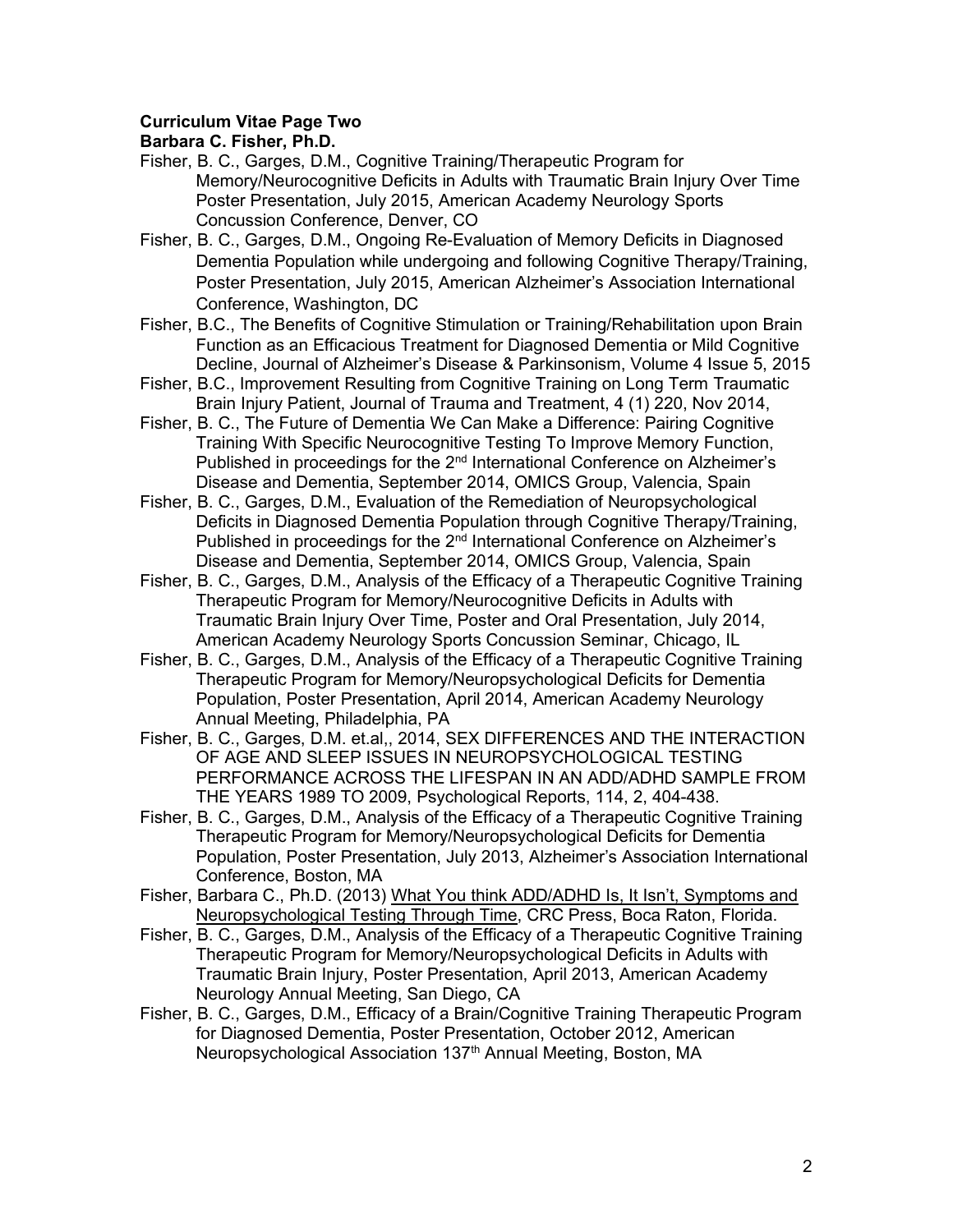## Curriculum Vitae Page Three

- Fisher, B. C., Garges, D.M., Fulda, Stephany, Gambino, M, Mcquire, K., Matza, D, Michael, C., Zanetti, Gender differences across the lifespan in neuropsychological testing performance in ADHD population from the years 1991 to 2008, Poster Presentation, September 2011, American Neuropsychological Association 136<sup>th</sup> Annual Meeting, San Diego, California
- Fisher, B. C., Garges, D.M., Fulda, Stephany, Gambino, M, Mcquire, K., Matza, D, Michael, C., Zanetti,, Assessing cognitive and behavioral differences between ADHD populations (inattentive type versus ADHD plus) using neuropsychological testing and self reported symptoms in an adult diagnosed population from the years 1991-2008, Poster Presentation, September 2011, American Neuropsychological Association 136<sup>th</sup> Annual Meeting, San Diego, California
- Fisher, B. C., Garges, D.M., Fulda, Stephany, Gambino, M, Mcquire, K., Matza, D, Michael, C., Zanetti, Self-reported sleep problems and neuropsychological performance in ADHD, WASM 2011, September 2011, Quebec City, Canada, Poster Session, Oral presentation
- Fisher, B. C., Garges, D.M., Fulda, Stephany, Gambino, M, Mcquire, K., Matza, D, Michael, C., Zanetti, Effect of reported sleep and attention symptoms on neuropsychological testing performance in adult diagnosed ADD/ADHD population from the years 1991-2008, Poster Session, APSS, 25<sup>th</sup> Annual Meeting, June 2011, Minneapolis, Minnesota.
- Fisher, B. C., Garges, D.M., Gambino, M, Mcquire, K., Matza, D, Michael, C., Zanetti, C., Sleep Symptoms in ADD/ADHD Clinical Population 1991-2009, Poster Session, International Pediatric Sleep Association,Congress of the International Pediatric Sleep Association joint meeting with Pediatric Sleep Medicine Conference, Rome, Italy, Dec. 3-5, 2010
- Zak, Rochelle, Fisher, Barbara, Couvadelli, Barbara Vera, Moss, Nicole M., Preliminary Study of the Prevalence of Restless Legs Syndrome in Adults with Attention Deficit Hyperactivity Disorder, Perceptual and Motor Skills, 2009, 108, 1-5.
- Fisher, Barbara C., Ph.D. (Ed) (2006) Attention Deficit Disorder: Practical Coping Methods, Second Edition, Informa Health Care, New York, NY.
- Fisher, Barbara, Avci-Wolf, Gunsel, Couvadelli, Barbara, (2006) Use of Lamotrigine in Autism Spectrum Disorder, Poster Session, INS, 34<sup>th</sup> Annual Meeting Abstracts.
- Wagner, Mary L., Walters, Arthur S., Fisher, Barbara C. (2004) Symptoms of Attention-Deficit-Hyperactivity Disorder in Adults with Restless Legs Syndrome, SLEEP, Vol. 27 No.8, 1499-1504.
- Wagner, Mary L., Walters, Arthur S., Fisher, Barbara C., et.al. (2001) The Prevalence of Attention Deficit Hyperactivity and Oppositional Defiant Disorder Symptoms in Adults is Greater in RLS Patients Than in Controls, Scientific Platform Program, Neurology, Supp, 56 (8) 3, A.4.
- Fisher, Barbara C., Ph.D. and Beckley, Ross A., Ph. D. (1998) Attention Deficit Disorder: Practical Coping Methods, CRC Press, St. Lucie, Florida.
- Fisher, Barbara C., Ph.D. (1997) Reasons for Mis-Diagnosis: Approaching A.D.D. from a Brain Behavior Neuropsychological Perspective for Assessment and Treatment, CRC Press, St. Lucie, Florida.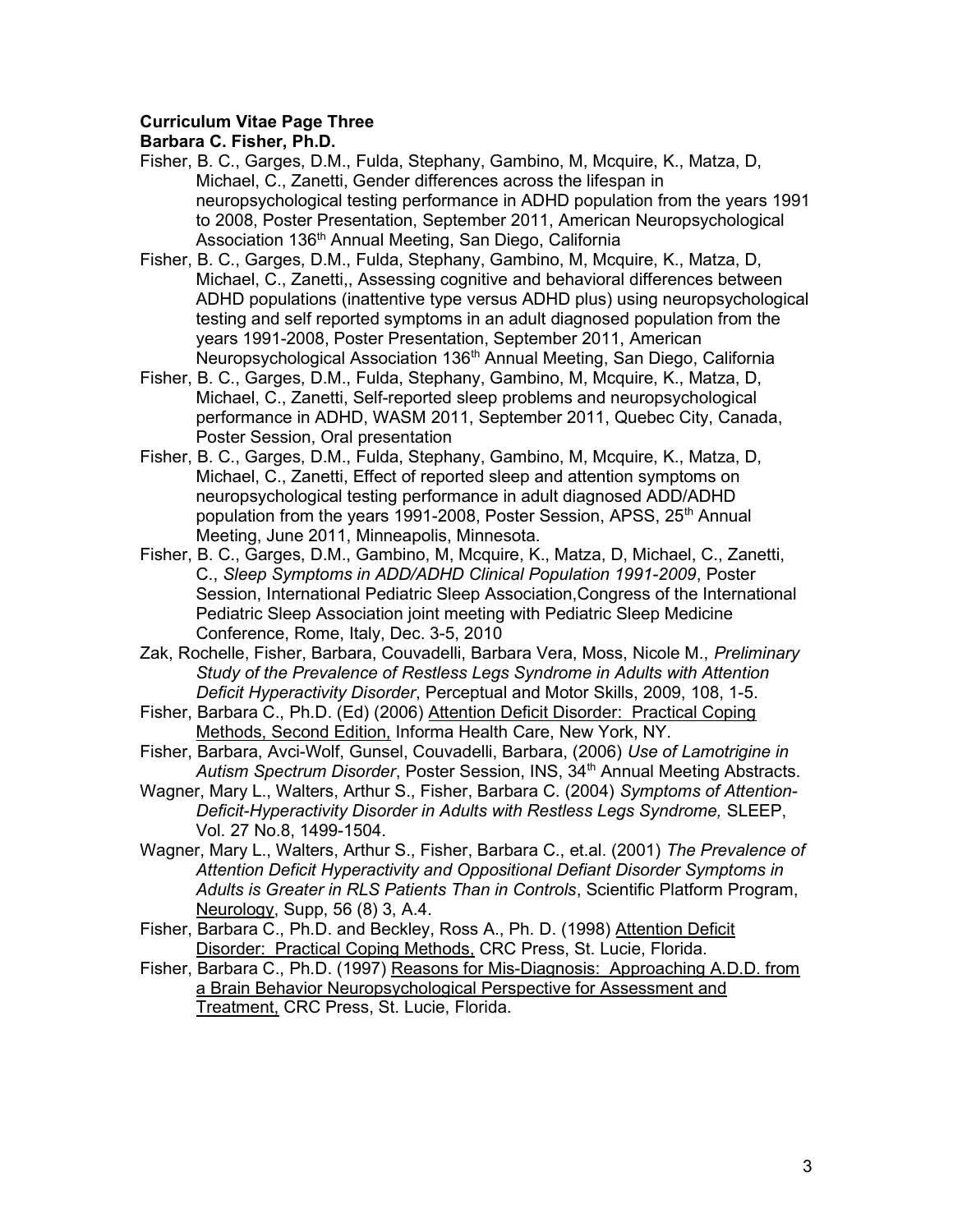### Curriculum Vitae Page Four Barbara C. Fisher, Ph.D. PAST APPOINTMENTS:

Sleep Fellowship at JFK Neuroscience Center, Edison, NJ:2003 to 2004

Staff at Mt. Clemens General Hospital, Mt. Clemens, Michigan:2001 to 2007

Co-Administrator with neurologist Wayne Hening on nation-wide study: RLS and ADHD with neurologist, Art Walters: Double Blind Placebo-Controlled Study of Sinemet in ADHD Patients with and without PLMS or RLS:2003 to 2007

Administrator of the Fisher Academy, rehabilitation school specializing in Frontal Lobe Disorders:2004 to 2008

Advisory Board for investigation of use of Ropinirole in Pediatric/Adolescent PLMD/RLS, GSK, 2004

## SPECIALIZED TRAINING:

| <b>July, 2021</b> | Alzheimer's International Conference, 2021, Virtual                                                           |
|-------------------|---------------------------------------------------------------------------------------------------------------|
| June, 2021        | APSS Annual Meeting Sleep, 2021, Virtual                                                                      |
| Apr, 2021         | Annual Meeting for the American Academy of Neurology,<br>Virtual                                              |
| Dec 2020          | Internal Medicine for the Primary Care, Orlando, Fla                                                          |
| Oct 2020          | 40 <sup>th</sup> Annual Meeting for the National Academy of Neuropsychology,<br>Virtual                       |
| <b>June 2020</b>  | APSS Annual Meeting Sleep, 2020, Virtual                                                                      |
| Apr 2020          | Moving Science into Practice, Michigan Psychological Association                                              |
| Nov 2019          | 39th Annual Meeting for the National Academy of Neuropsychology,<br>Boston, MA                                |
| Oct 2019          | Office Orthopedics for Primary Care, Medical Education Resources,<br>Orlando, Fla                             |
| June 2019         | APSS Annual Meeting Sleep, 2019, San Antonio, TX                                                              |
| May, 2019         | 71 <sup>st</sup> Annual Meeting for the American Academy of Neurology,<br>Philadelphia, PA                    |
| Jan 2019          | Internal Medicine for the Primary Care, Derm/ENT/Gastro/Ortho, Medical<br>Education Resources, Key West, Fla  |
| <b>Nov 2018</b>   | Endocrinology for Primary Care, Medical Education Resources, Orlando,<br>Fla                                  |
| Oct, 2018         | International Society for Neurofeedback and Research, 26 <sup>th</sup> Annual<br>Conference, Phoenix, AZ      |
| Aug 2018          | QEEG Certification Course, Stress Therapy Solutions, Cleveland, OH                                            |
| <b>July 2018</b>  | Alzheimer's Association International Conference, 2018, Chicago, II                                           |
| <b>June 2018</b>  | APSS Annual Meeting Sleep, 2018, Baltimore, MD                                                                |
| May 2018          | QEEG, Brain Function, Neurotherapy, Stress Therapy Solutions,<br>Cleveland, Ohio                              |
| Apr 2018          | Healthology Symposium, 2018 Better Upstream Downstream Health Care<br>Oakland University, Rochester, MI       |
| Feb 2018          | Practical Neurofeedback, Stress Therapy Solutions, Cleveland, Ohio                                            |
| Jan 2018          | Neurofeedback 101 Core Concepts, Center for Brain Training, Jupiter, FL                                       |
| Nov 2017          | Dermatology for Primary Care, Medical Education Resources, Orlando,<br>Fla                                    |
| Oct 2017          | 37th Annual Meeting for the National Academy of Neuropsychology,<br>Boston, MA                                |
| Sept, 2017        | International Society for Neurofeedback and Research, 25 <sup>th</sup> Annual<br>Conference, Mashantucket, CT |
| Jun, 2017         | APSS Annual Meeting Sleep 2017, Boston, MA                                                                    |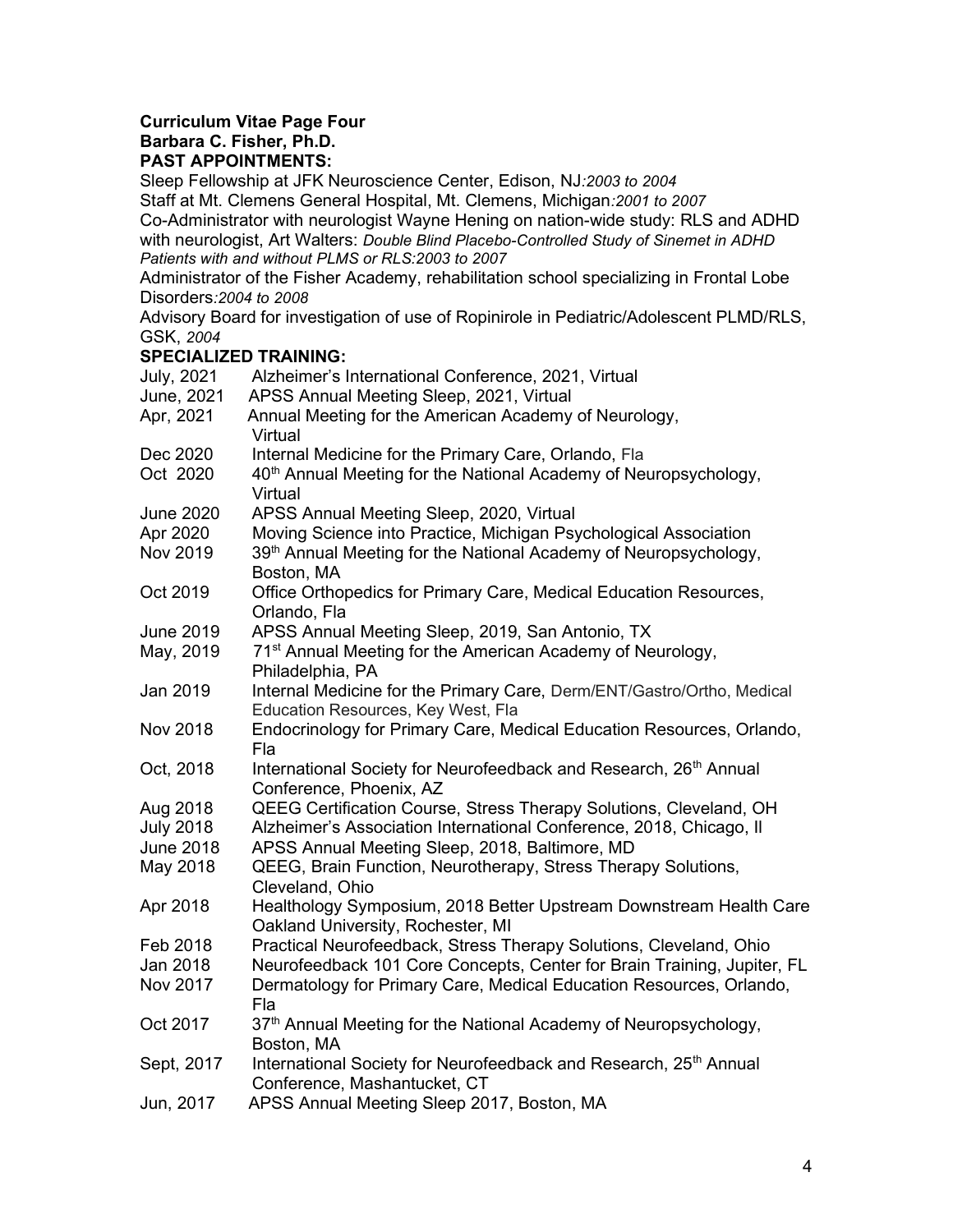# Curriculum Vitae Page Five

| Barbara C. Fisher, Ph.D. |                                                                                             |
|--------------------------|---------------------------------------------------------------------------------------------|
| Apr, 2017                | 69 <sup>th</sup> Annual Meeting for the American Academy of Neurology, Boston, MA           |
| Nov, 2016                | Rheumatology for Primary Care, Medical Education Resources, Orlando,                        |
| Oct, 2016                | 36 <sup>th</sup> Annual Meeting for the National Academy of Neuropsychology,                |
|                          | Seattle, Washington                                                                         |
| Aug, 2016                | Endocrinology for Primary Care, Medical Education Resources, San                            |
|                          | Diego, CA                                                                                   |
| <b>July, 2016</b>        | Alzheimer's Association International Conference, 2016, Toronto,                            |
|                          | Canada                                                                                      |
| May, 2016                | Michigan Osteopathic Association, 117 <sup>th</sup> Annual Spring Scientific                |
|                          | Convention, Dearborn, MI Resources,                                                         |
| Dec, 2015                | Neuro/Psych Medicine for Primary Care, Medical Education Resources,                         |
|                          | Orlando, FL                                                                                 |
| Nov, 2015                | 35 <sup>th</sup> Annual Meeting for the National Academy of Neuropsychology,                |
|                          | Austin, Texas                                                                               |
| Oct 2015                 | MPA Working with Children and Adolescents, Lansing, MI                                      |
| Sept 2015                | 140 <sup>th</sup> Annual American Neurological Association Meeting, Chicago, IL             |
| August 2015              | 3 <sup>rd</sup> International Conference on Alzheimer's Disease and Dementia,               |
|                          | OMICS Group, Toronto, Canada                                                                |
| <b>July 2015</b>         | 33 <sup>rd</sup> Annual Internal Medicine Update, University of Michigan, Mackinac          |
|                          | Island, MI                                                                                  |
| <b>July 2015</b>         | Sports Concussion Conference, American Academy Neurology,                                   |
|                          | Denver, CO                                                                                  |
| <b>July 2015</b>         | Alzheimer's Association International Conference 2015, Washington, DC                       |
| April 2015               | 67 <sup>th</sup> Annual Meeting for the American Academy of Neurology,                      |
|                          | Washington, DC                                                                              |
| Jan, 2015                | Palatucci Advocacy Leadership Forum, American Academy of Neurology,                         |
|                          | Amelia Island, FL                                                                           |
| Dec, 2014                | Neuro/Psych Medicine for Primary Care, Medical Education Resources,                         |
|                          | Orlando, FL<br>34 <sup>th</sup> Annual Meeting for the National Academy of Neuropsychology, |
| Nov, 2014                | San Juan, Puerto Rico                                                                       |
| Nov. 2014                | The Future of Psychological Services in the Era of Integrated Care,                         |
|                          | Michigan Psychological Association, Lansing, MI                                             |
| Sept.2014                | Neuropsychiatry Module XVIII, Fellowship in Anti-Aging, Regenerative &                      |
|                          | <b>Functional Medicine</b>                                                                  |
| <b>July 2014</b>         | Cardio/Pulmonary Medicine for Primary Care, Medical Education                               |
|                          | Resources, Mackinac Island, MI                                                              |
| <b>July 2014</b>         | The Sports Concussion Conference, American Academy Neurology,                               |
|                          | Chicago, IL                                                                                 |
| April 2014               | 66 <sup>th</sup> Annual Meeting for the American Academy of Neurology,                      |
|                          | Philadelphia, PA                                                                            |
| Dec. 2013                | Infectious Disease Medicine for Primary care, Medical Education                             |
|                          | Resources, Orlando, Fla                                                                     |
| Oct, 2013                | 33 <sup>rd</sup> Annual Meeting for the National Academy of Neuropsychology,                |
|                          | San Diego, California                                                                       |
| June 2013                | Alzheimer's Association International Conference 2013, Boston, MA                           |
| May 2013                 | 2013 International Sports Concussion Symposium: Advances in Research                        |
|                          | and Critical Update for Evidence Based Multidisciplinary Management,                        |
|                          | Case Western Reserve, Minneapolis, MN                                                       |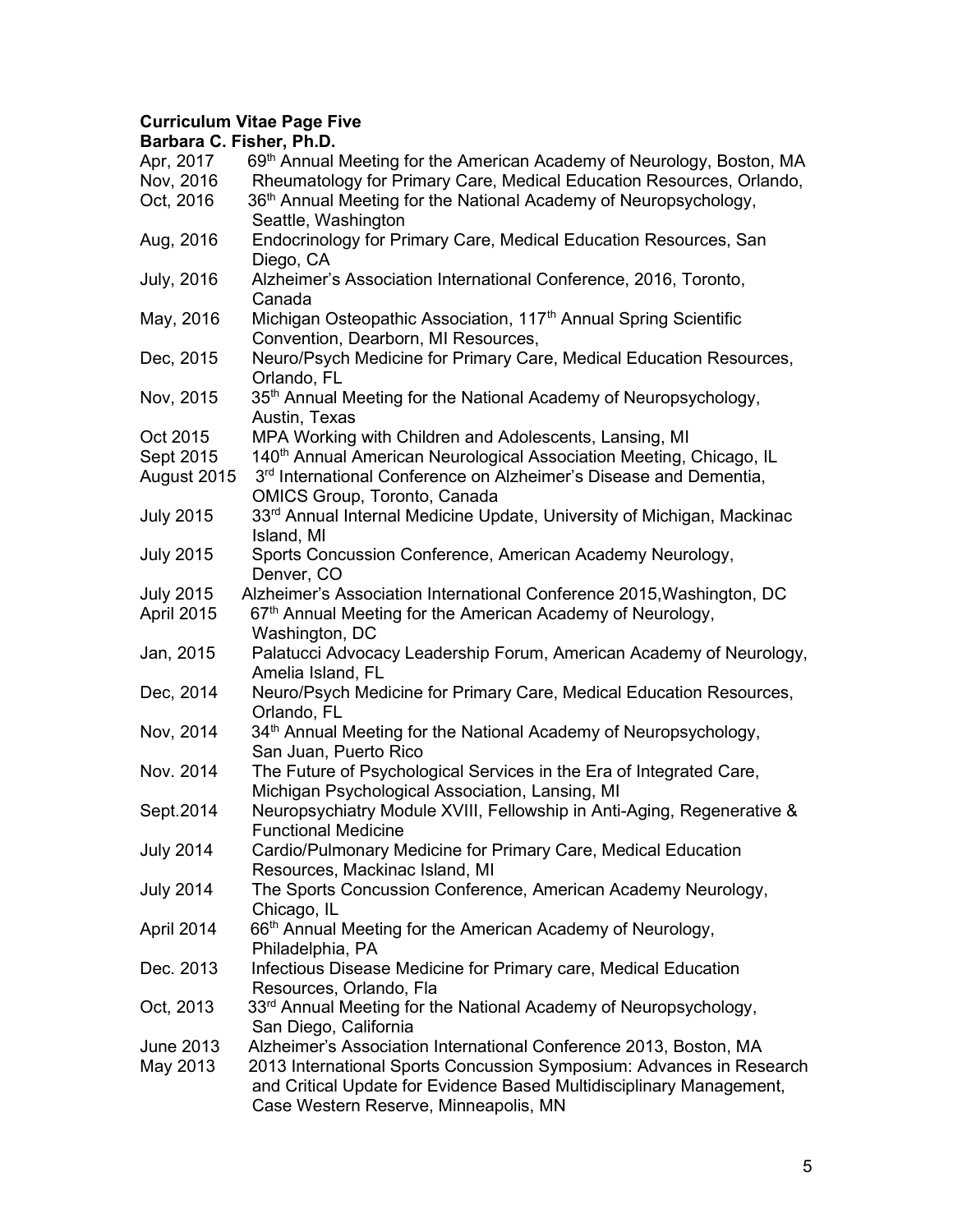# Curriculum Vitae Page Six

|                   | Barbara C. Fisher, Ph.D.                                                                                                             |
|-------------------|--------------------------------------------------------------------------------------------------------------------------------------|
| April 2013        | 65 <sup>th</sup> Annual Meeting for the American Academy of Neurology,                                                               |
|                   | San Diego, California                                                                                                                |
| Nov, 2012         | 32 <sup>nd</sup> Annual Meeting for the National Academy of Neuropsychology,                                                         |
|                   | Nashville, Tennessee                                                                                                                 |
| Oct, 2012         | American Neurological Association, 137 <sup>th</sup> Annual Meeting, Boston, MA                                                      |
| Sept, 2012        | MPA, Practice Opportunities for Psychologists at the Crossroads of                                                                   |
|                   | <b>Integrated Health Care</b>                                                                                                        |
| <b>July, 2012</b> | Alzheimer's Association International Conference, Vancouver, Canada                                                                  |
| June, 2012        | 21 <sup>st</sup> Annual meeting of American Academy of Dental Sleep Medicine.                                                        |
|                   | Boston, MA                                                                                                                           |
| June, 2012        | 2012 Inaugural Meeting of the Society of Behavioral Sleep Medicine,                                                                  |
|                   | Boston, MA                                                                                                                           |
| June, 2012        | 26th Annual meeting of APSS, Associated Professional Sleep Societies,                                                                |
|                   | American Board of Sleep Medicine, Minneapolis, Minnesota                                                                             |
| April, 2012       | 64th Annual Meeting for the American Academy of Neurology,                                                                           |
|                   | New Orleans, Louisiana                                                                                                               |
| Sept, 2011        | American Neurological Association, 136 <sup>th</sup> Annual Meeting, San Diego,                                                      |
|                   | California                                                                                                                           |
| Sept, 2011        | World Association of Sleep Medicine 2009, 4 <sup>th</sup> International Congress,                                                    |
|                   | Quebec City, Canada                                                                                                                  |
| June, 2011        | 25 <sup>th</sup> Annual meeting of APSS, Associated Professional Sleep Societies,                                                    |
|                   | American Board of Sleep Medicine, Minneapolis, Minnesota                                                                             |
| April, 2011       | 63 <sup>rd</sup> Annual Meeting for the American Academy of Neurology,                                                               |
| Dec, 2010         | Honolulu, Hawaii                                                                                                                     |
|                   | Congress of the International Pediatric Sleep Association joint meeting<br>with the Pediatric Sleep Medicine Conference, Rome, Italy |
| Nov, 2010         | 23 <sup>rd</sup> Annual U.S. Psychiatric Mental Health Congress, Orlando, Florida                                                    |
| Oct, 2010         | Fall Conference American Academy of Neurology, Las Vegas, Nevada                                                                     |
| Oct, 2010         | Fall Conference of the Michigan Sleep Disorders Association, Traverse                                                                |
|                   | City, Michigan                                                                                                                       |
| Oct, 2010         | 30 <sup>th</sup> Annual Meeting for the National Academy of Neuropsychology,                                                         |
|                   | Vancouver, Canada                                                                                                                    |
| April, 2010       | 62 <sup>nd</sup> Annual Meeting for the American Academy of Neurology                                                                |
|                   | Toronto, Canada                                                                                                                      |
| Nov, 2009         | World Association of Sleep Medicine 2009, 3rd International Congress on                                                              |
|                   | Sleep Medicine, Sao Paulo, Brazil                                                                                                    |
| April, 2009       | 61 <sup>st</sup> Annual Meeting for the American Academy of Neurology                                                                |
|                   | Seattle, WA.                                                                                                                         |
| Dec, 2008         | Cutting Edge of Sleep, PIM and United Psychological Services, Orlando,                                                               |
|                   | Florida                                                                                                                              |
| <b>July, 2008</b> | Autism Society of America, 39 <sup>th</sup> National Conference, Orlando, FL.                                                        |
| June, 2008        | 22 <sup>nd</sup> Annual Meeting for the American Academy of Sleep Medicine,                                                          |
|                   | Baltimore, MD.                                                                                                                       |
| April, 2008       | 60 <sup>th</sup> Annual Meeting for the American Academy of Neurology                                                                |
|                   | Chicago, IL.                                                                                                                         |
| Jan., 2008        | Neurology Update I, II and III, American Academy of Neurology Miami,                                                                 |
|                   | Florida                                                                                                                              |
| Sept., 2007       | 5 <sup>th</sup> Annual Conference on Brain Injury NABIS, St. Antonio, TX.                                                            |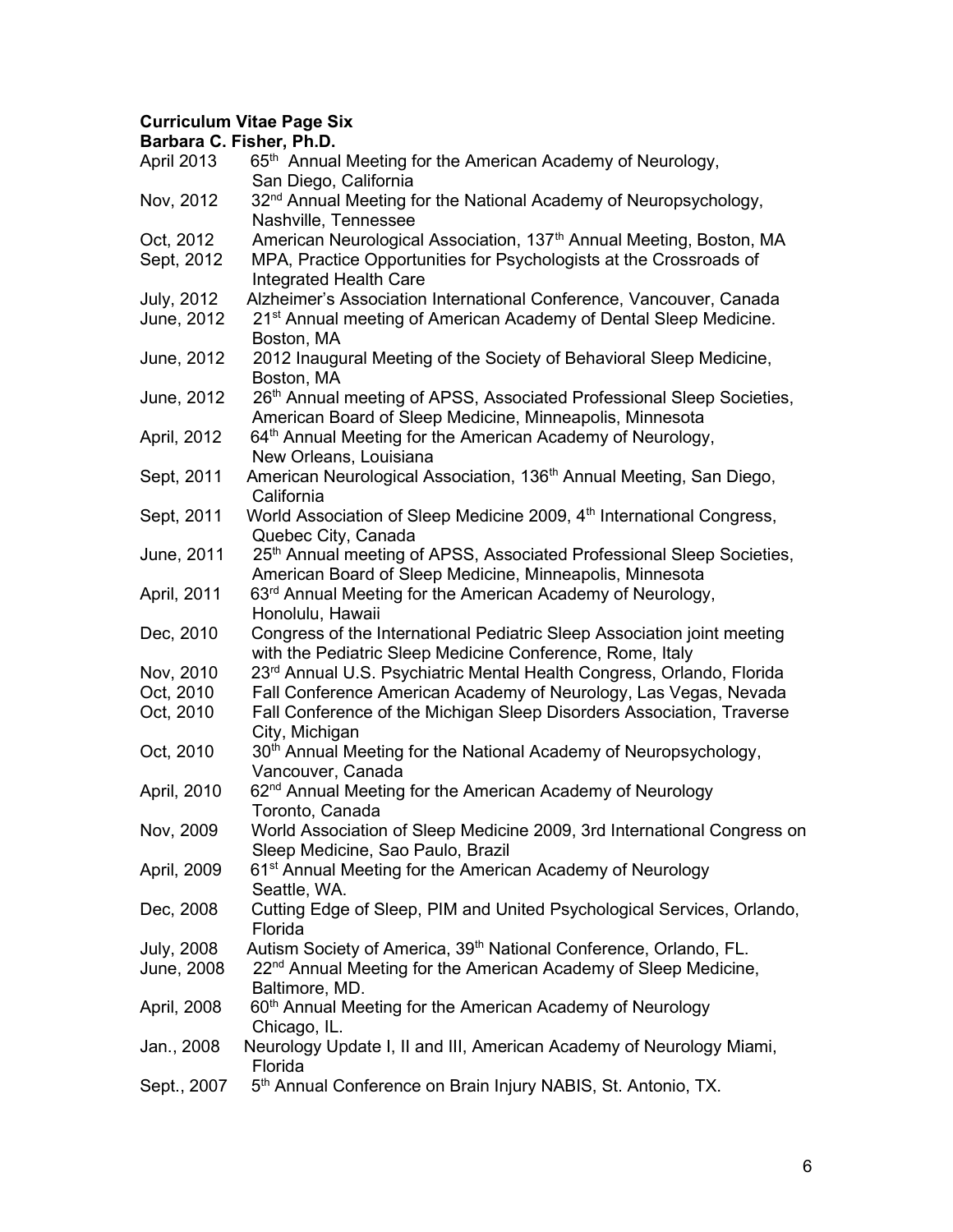# Curriculum Vitae Page Seven

| Barbara C. Fisher, Ph.D. |                                                                                                                                                                    |
|--------------------------|--------------------------------------------------------------------------------------------------------------------------------------------------------------------|
| June, 2007               | 21 <sup>st</sup> Annual Meeting for the American Academy of Sleep Medicine,<br>Minneapolis, MN.                                                                    |
| April, 2007              | 59 <sup>th</sup> Annual Meeting for the American Academy of Neurology<br>Boston, MA.                                                                               |
| April, 2007              | Fellowship in Anti-Aging and Functional Medicine, Module III,<br>Orlando, Fla.                                                                                     |
| March, 2007              | Fellowship in Anti-Aging and Functional Medicine, Clinical Intensives<br>Ft. Lauderdale, Fla.                                                                      |
| Feb, 2007                | World Association of Sleep Medicine, Second World Congress,<br>Bangkok, Thailand                                                                                   |
| Oct, 2006                | Fellowship in Anti-Aging and Functional Medicine, Module IV,<br>Las Vegas, NV.                                                                                     |
| June, 2006               | 20 <sup>th</sup> Annual Meeting for the American Academy of Sleep Medicine,<br>Denver, CO.                                                                         |
| Feb, 2006                | Advances in Diagnosis and Treatment of Sleep Apnea and Snoring, 12 <sup>th</sup><br>Meeting, University of Pennsylvania School of Medicine, Orlando, FLA           |
| Dec, 2005                | Fellowship in Anti-Aging and Functional Medicine, Module I,<br>Las Vegas, NV.                                                                                      |
| June, 2005               | 19th Annual Meeting for the American Academy of Sleep Medicine,<br>Denver, CO.                                                                                     |
| April, 2005              | 57th Annual Meeting for the American Academy of Neurology<br>Miami Beach, FLA.                                                                                     |
| Feb, 2005                | Advances in Diagnosis and Treatment of Sleep Apnea and Snoring, 11 <sup>th</sup><br>Meeting, University of Pennsylvania School of Medicine, Orlando, FLA           |
| Nov, 2004                | 2 <sup>nd</sup> Annual Pediatric Neurology Update Seminar, Cleveland Clinic<br>Foundation Center for Continuing Education, Cleveland, OH                           |
| Oct, 2004                | Examining Neurologic Disease Through the Lens of Sleep Disorders,<br>Albert Einstein College of Medicine, Dearborn, MI                                             |
| Aug, 2004                | Evaluation and Management of Excessive Daytime Sleepiness, Health<br>Science Center, Lexington, KY                                                                 |
| June, 2004               | 18 <sup>th</sup> Annual Meeting for the American Academy of Sleep Medicine,<br>Philadelphia, PA.                                                                   |
| April, 2004              | 56th Annual Meeting for the American Academy of Neurology<br>San Francisco. CA.                                                                                    |
| Feb, 2004                | Advances in Diagnosis and Treatment of Sleep Apnea and Snoring,<br>10 <sup>th</sup> Meeting, University of Pennsylvania School of Medicine, Orlando,<br><b>FLA</b> |
| Sept, 2003               | Clinical Polysomnography and Sleep Medicine, School of Sleep<br>Medicine, Stanford University, Palo Alto, CA                                                       |
| June, 2003               | 17th Annual Meeting for the American Academy of Sleep Medicine,<br>Chicago, Ill.                                                                                   |
| April, 2003              | 55 <sup>th</sup> Annual Meeting for the American Academy of Neurology<br>Honolulu, Hawaii.                                                                         |
| Oct, 2002<br>June, 2002  | Alzheimer's: The Disease of the Millennium, Dearborn, MI<br>16 <sup>th</sup> Annual Meeting for the American Academy of Sleep Medicine<br>Seattle, WA.             |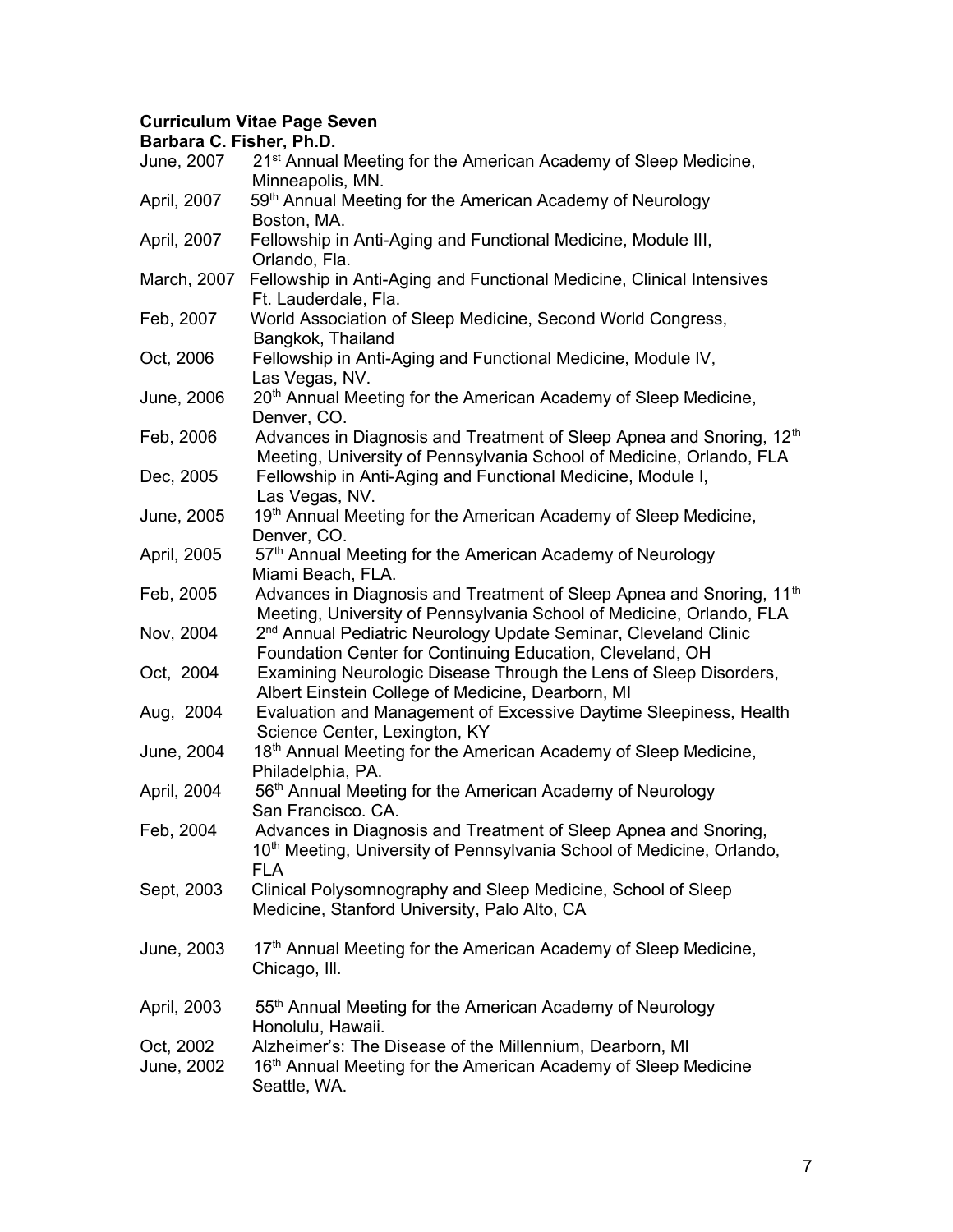# Curriculum Vitae Page Eight

|             | Barbara C. Fisher, Ph.D.                                                                                                                                                                                    |
|-------------|-------------------------------------------------------------------------------------------------------------------------------------------------------------------------------------------------------------|
| May, 2002   | Pediatric Sleep Disorders, The Center for Sleep Disorders, Treatment,<br>Research, and Education, and the JFK Medical Center, Edison, NJ.                                                                   |
| April, 2002 | 54 <sup>th</sup> Annual Meeting for the American Academy of Neurology<br>Denver, CO.                                                                                                                        |
| May, 2001   | 53 <sup>rd</sup> Annual Meeting for the American Academy of Neurology<br>Philadelphia, PA.                                                                                                                  |
| Feb, 2001   | 12 <sup>th</sup> Annual Meeting for the American Neuropsychiatric Association<br>Ft. Myers, FLA.                                                                                                            |
| Nov, 2000   | National Academy of Neuropsychology Annual Conference, Orlando, FLA                                                                                                                                         |
| Apr, 2000   | 52 <sup>nd</sup> Annual Meeting for the American Academy of Neurology<br>San Diego, CA.                                                                                                                     |
| Feb, 2000   | 11 <sup>th</sup> Annual Meeting for the American Neuropsychiatric Association<br>Ft. Myers, FLA.                                                                                                            |
| Dec, 1999   | 25 <sup>th</sup> Annual Course in Behavioral Neurology and Neuropsychology.<br>Recent Advances in Behavioral Neurology and Neuropsychology.<br>Sponsored by the Florida Society of Neurology. Orlando, FLA. |
| Apr, 1999   | 51 <sup>st</sup> Annual Meeting American Academy of Neurology, Toronto, Ontario.                                                                                                                            |
| Dec, 1998   | 24 <sup>th</sup> Annual Course in Behavioral Neurology and Neuropsychology.<br>Recent Advances in Behavioral Neurology and Neuropsychology.<br>Sponsored by the Florida Society of Neurology. Orlando, FLA. |
| Nov, 1998   | National Academy of Neuropsychology Annual Conference, Washington,<br>DC                                                                                                                                    |
| Oct, 1998   | Rehabilitation and Treatment Strategies, Brain Injury Association of<br>Michigan, East Lansing, MI                                                                                                          |
| June, 1998  | Principles and Practices in Neuropsychological Consultation with Older<br>Adults, ABPP Summer Institute, Portland, Oregon                                                                                   |
| Dec, 1997   | 23rd Annual Course in Behavioral Neurology and Neuropsychology.<br>Recent Advances in Behavioral Neurology and Neuropsychology.<br>Sponsored by the Florida Society of Neurology. Orlando, FLA.             |
| Nov. 1997   | Practical Geriatric Update, 10 <sup>th</sup> Annual U.S. Psychiatric & Mental Health<br>Congress, U.S. Psychiatric & Mental Health Congress. Orlando, FLA.                                                  |
| Nov, 1997   | 10 <sup>th</sup> Annual U.S. Psychiatric & Mental Health Congress, U.S. Psychiatric &<br>Mental Health Congress. Orlando, FLA                                                                               |
| Sept, 1997  | Third International Symposium on Child Custody Evaluations.<br>Sponsored by The Association of Family and Conciliation Courts.<br>Breckenridge, CO.                                                         |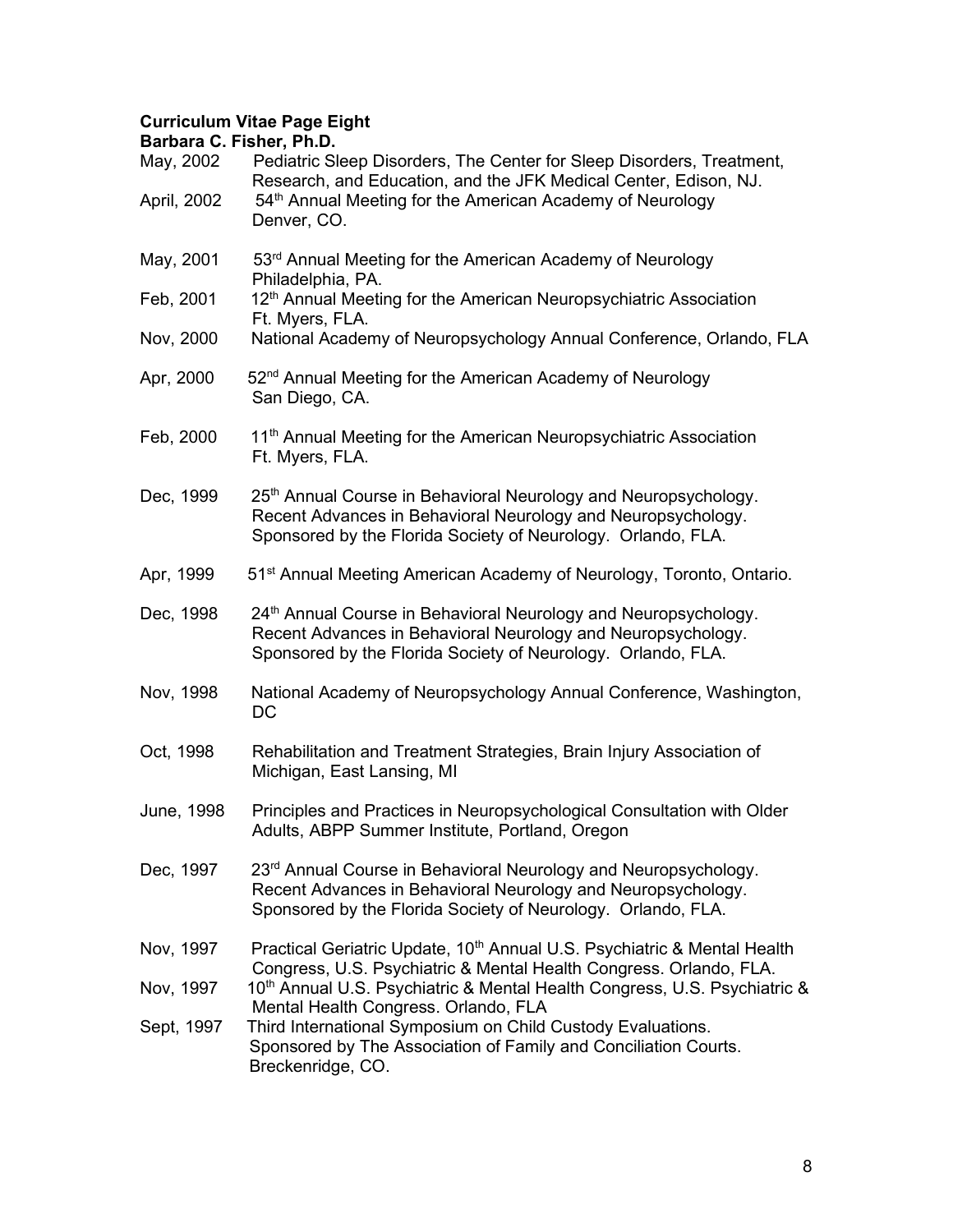## Curriculum Vitae Page Nine

| Aug, 1997         | Preparation for Diploma in Family Psychology, Academy of Family<br>Psychology, Inc. Adler School of Professional Psychology, Chicago, IL                                                                    |
|-------------------|-------------------------------------------------------------------------------------------------------------------------------------------------------------------------------------------------------------|
| July, 1997        | Advances in Psychopharmacology. Sponsored by the University of<br>Michigan Medical School. Grand Traverse, MI.                                                                                              |
| June, 1997        | Progress in Psychoses: Enhancing the Continuum of Care. Sponsored<br>by CME, Inc. Dearborn, MI.                                                                                                             |
| Dec, 1996         | 22 <sup>nd</sup> Annual Course in Behavioral Neurology and Neuropsychology.<br>Recent Advances in Behavioral Neurology and Neuropsychology.<br>Sponsored by the Florida Society of Neurology. Orlando, FLA. |
| Nov, 1996         | Advances in Psychiatry VIII. University of Michigan, CME Course,<br>Ann Arbor, MI                                                                                                                           |
| Nov, 1996         | Principles of Neurobehavior, Neuropsychiatry and Dementia.<br>Sponsored by Northwestern University, Medical School. Chicago, IL.                                                                            |
| Aug, 1996         | Series One Course. Prescribing Psychologist Register, Inc. Prescription<br>Privilege Preparation Program. Samuel A. Feldman.                                                                                |
| Dec, 1995         | 21 <sup>st</sup> Annual Course in Behavioral Neurology and Neuropsychology.<br>Recent Advances in Behavioral Neurology and Neuropsychology.<br>Sponsored by the Florida Society of Neurology. Orlando, FLA. |
| Dec, 1995         | Neurology of Behavior and Cognition. Sponsored by Northwestern<br>University, Medical School. Chicago, IL.                                                                                                  |
| Aug, 1995         | Clinical Assessment of Malingering/ Validity of Age and Education<br>Norms, Reitan Neuropsychology Laboratory, Chicago, IL.                                                                                 |
| Aug, 1995         | Advances in Office Psychiatry IV: Mind and Anxiety Disorders,<br>Continuing Medical Education, Mackinaw Island, MI.                                                                                         |
| Dec, 1994         | 20 <sup>th</sup> Annual Course in Behavioral Neurology and Neuropsychology.<br>Recent Advances in Behavioral Neurology and Neuropsychology.<br>Sponsored by the Florida Society of Neurology. Orlando, FLA. |
| <b>July, 1994</b> | Advanced issues in Clinical Neuropsychology, Reitan Neuropsychology<br>Laboratory, Chicago, IL.                                                                                                             |
| March, 1994       | Treating Personality Disorders More Successfully, Continuing Medical<br>Education, Inc. San Antonio, TX.                                                                                                    |
| Dec, 1993         | 19th Annual Course in Behavioral Neurology and Neuropsychology.<br>Recent Advances in Behavioral Neurology and Neuropsychology.<br>Sponsored by the Florida Society of Neurology. Orlando, FLA.             |
| <b>June 1993</b>  | Advanced Workshop in Clinical Neuropsychology: Neurological<br>Inferences of Underlying Brain Disorder. Ralph Reitan & Associates<br>Scottsdale, AZ.                                                        |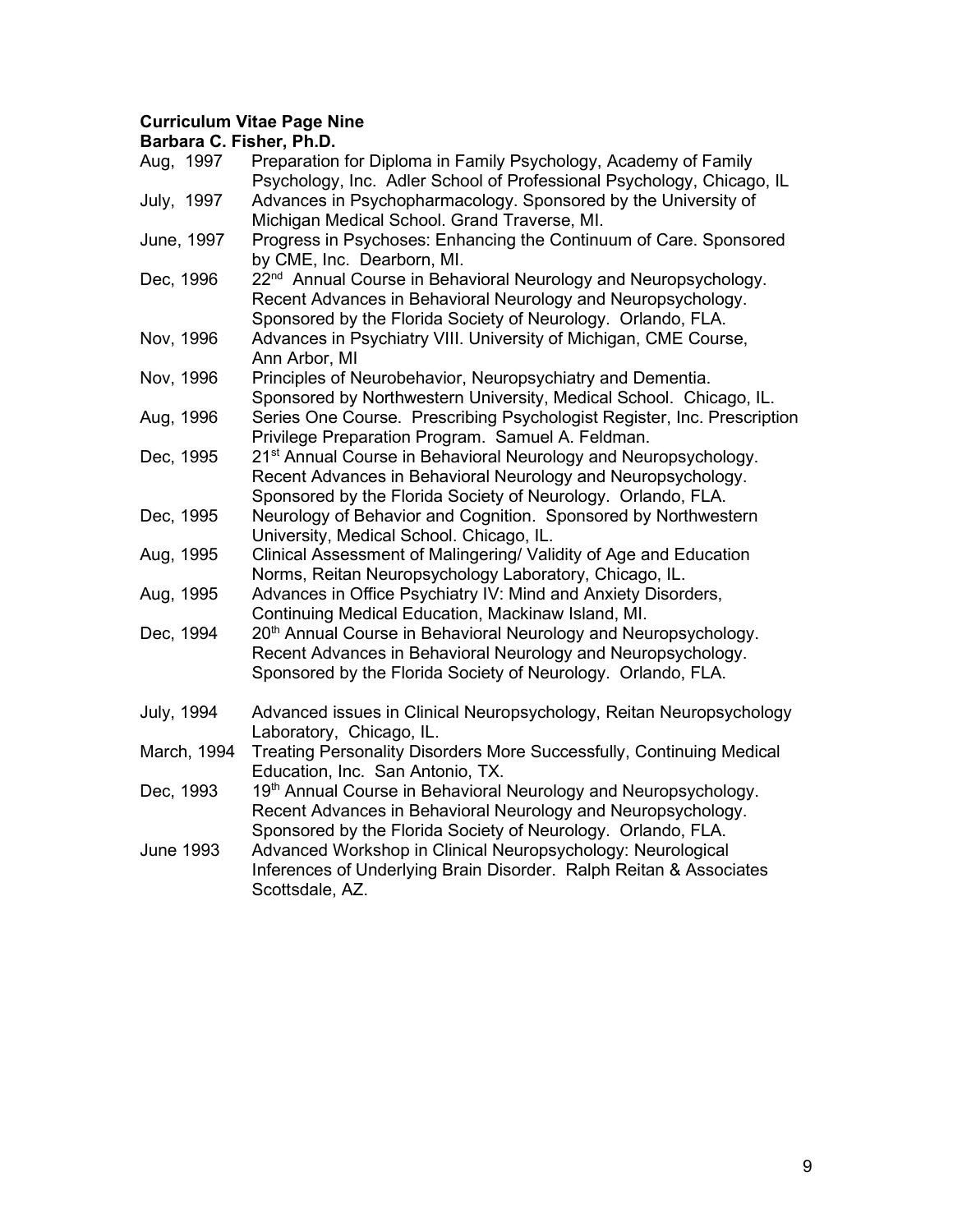## Curriculum Vitae Page Ten

| Barbara G. Fisher, Ph.D.                                                                                                                                                                                                            |
|-------------------------------------------------------------------------------------------------------------------------------------------------------------------------------------------------------------------------------------|
| ADD/ADHD in the 90's: Progress in the Multimodal Management of<br>Attention Deficits. The National Attention Deficit Disorder Association,<br>ADDA Midwest Region and the Indiana University School of Medicine,<br>Valparaiso, IN. |
| 18th Annual Course in Behavioral Neurology and Neuropsychology.<br>Recent Advances in Behavioral Neurology and Neuropsychology.<br>Sponsored by the Florida Society of Neurology. Orlando, FLA.                                     |
| U.S. Psychiatric and Mental Health Congress, Chicago, IL.                                                                                                                                                                           |
| Comprehensive Evaluation and Treatment Program Training Course on<br>Attention Deficit Disorders. Southeastern Psychological Institute,<br>Atlanta, GA.                                                                             |
| Basic Training Workshop (Adult and Child Neuropsychology). Ralph M.<br>Reitan and Associates, Chicago, IL.                                                                                                                          |
| Attention Deficit Disorder in Adults, Wayne State University, School of<br>Medicine, Detroit, MI.                                                                                                                                   |
| 17th Annual Course in Behavioral Neurology and Neuropsychology.<br>Recent Advances in Behavioral Neurology and Neuropsychology.<br>Sponsored by the Florida Society of Neurology. Orlando, FLA.                                     |
| Assessing Specific Deficits in Neuropsychological Evaluation. Ralph M.<br>Reitan and Associates, Phoenix, AZ.                                                                                                                       |
| Surviving the Legal System: A Practitioner's Guide. The 9th Annual<br>Conference of the Michigan Society Forensic Psychology, Ann Arbor, MI.                                                                                        |
| Attention Deficit Hyperactivity Disorder: Diagnosis, Assessment and<br>Treatment. Russell Barkley, New England Health Institute, Cape Cod,<br>MA.                                                                                   |
| Advance ADHD Training: Diagnosis, Intervention, and Advocacy.<br>Ronald Reeve, Ph.D., American Health Institute, Troy, MI.                                                                                                          |
| 16 <sup>th</sup> Annual Course in Behavioral Neurology and Neuropsychology.<br>Recent Advances in Behavioral Neurology and Neuropsychology.<br>Sponsored by the Florida Society of Neurology. Orlando, FLA.                         |
| Assessment and Management of Disorders of Memory, Attention and<br>Visual Neglect. Chicago, IL.                                                                                                                                     |
| Neurological Inferences, Advanced Workshop in Clinical                                                                                                                                                                              |
| Neuropsychological. Dallas, TX.<br>Neurological Foundations of Behavior. Chicago, IL.                                                                                                                                               |
|                                                                                                                                                                                                                                     |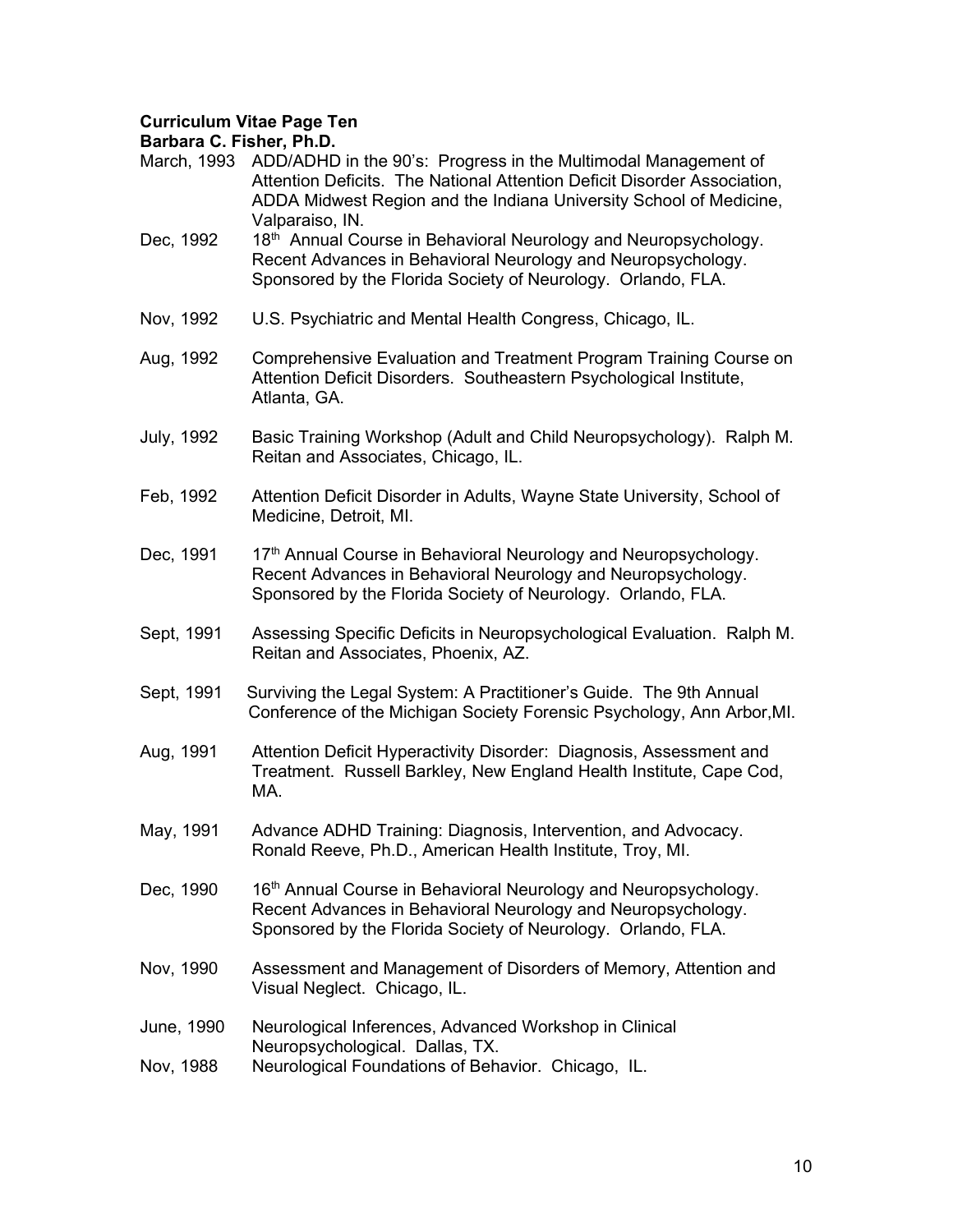# Curriculum Vitae Page Eleven

| Barbara C. Fisher, Ph.D. |                                                                                                                                                            |
|--------------------------|------------------------------------------------------------------------------------------------------------------------------------------------------------|
| May, 1988<br>Jan, 1988   | Neuropsychology of Memory, Attention and Judgment. Chicago, IL.<br>Current Assessment and Treatment for Attention Deficit Disorder.<br>Dennis P. Cantwell. |
| <b>July, 1987</b>        | Advanced Workshop/Ralph Reitan, Integration of Neuropsychological<br>Testing Case Interpretation and Theory. Oakbrook, IL.                                 |
| Dec, 1986                | The Neurology of Behavior. Harvard Medical School, Boston, MA.                                                                                             |
| Nov, 1986                | Attention Deficit Disorder Update, Diagnosis and Treatment. Children's<br>Hospital of Detroit,                                                             |
| May, 1986                | Advanced Workshop/Ralph Reitan, Aphasia and Sensory Perceptual<br>Deficits, Tucson, AZ.                                                                    |
| May, 1986                | Advanced Clinical Training, Child Neuropsychology. Bryan P. Rourke,<br>University of Windsor, Ontario, Canada                                              |
| Oct, 1985                | Child and Adolescent Neuropsychology. Thomas J. Boil.                                                                                                      |
| Jan, 1985                | Neuroscience Conference II. Beaumont Hospital, Royal Oak, MI.                                                                                              |
| Sept, 1984               | Advanced Workshop/Ralph Reitan, Halstead-Reitan Neuropsychological<br>Battery.                                                                             |
| Mar, 1982                | Study of the Child. Michigan Psychoanalytic Society, Southfield, MI.                                                                                       |
| Mar-Jun,<br>1981         | Neuroanatomy, Wayne State University, School of Medicine.<br>Detroit, MI.                                                                                  |
| June, 1978               | Pharmacology, The University of Michigan, Ann Arbor, MI.                                                                                                   |
| Sept, 1976               | Systematic Desensitization. The University of Michigan, Ann Arbor, MI.                                                                                     |
| June, 1976               | Psychotherapy: A Way of Life. The University of Michigan, Ann Arbor,<br>MI.                                                                                |
| June, 1975               | Group Casework. The University of Michigan, Ann Arbor, MI.                                                                                                 |

## PROFESSIONAL EXPERIENCE

| 2010 to Present: | <b>Clinic Director: United Psychological Services</b>                                                                                                                                                                        |
|------------------|------------------------------------------------------------------------------------------------------------------------------------------------------------------------------------------------------------------------------|
| 2007 to 2010:    | Administrative Director: United Psychological Services                                                                                                                                                                       |
| $1983 - 2007$ :  | Director: United Psychological Services-Psychological                                                                                                                                                                        |
|                  | and Neuropsychological evaluations, treatment, and rehabilitation,                                                                                                                                                           |
|                  | specializing in Pediatric Brain Injury, Aged, and Attention Deficit                                                                                                                                                          |
|                  | Disorder: in children, adolescents and adults.                                                                                                                                                                               |
| 2001-2006        | Director of Cognitive Precision Therapy Training Program, Saline<br>and Washington Twp, MI: Addressing reading and learning<br>problems, emotional disorders and specific cognitive deficits<br>related to brain impairment. |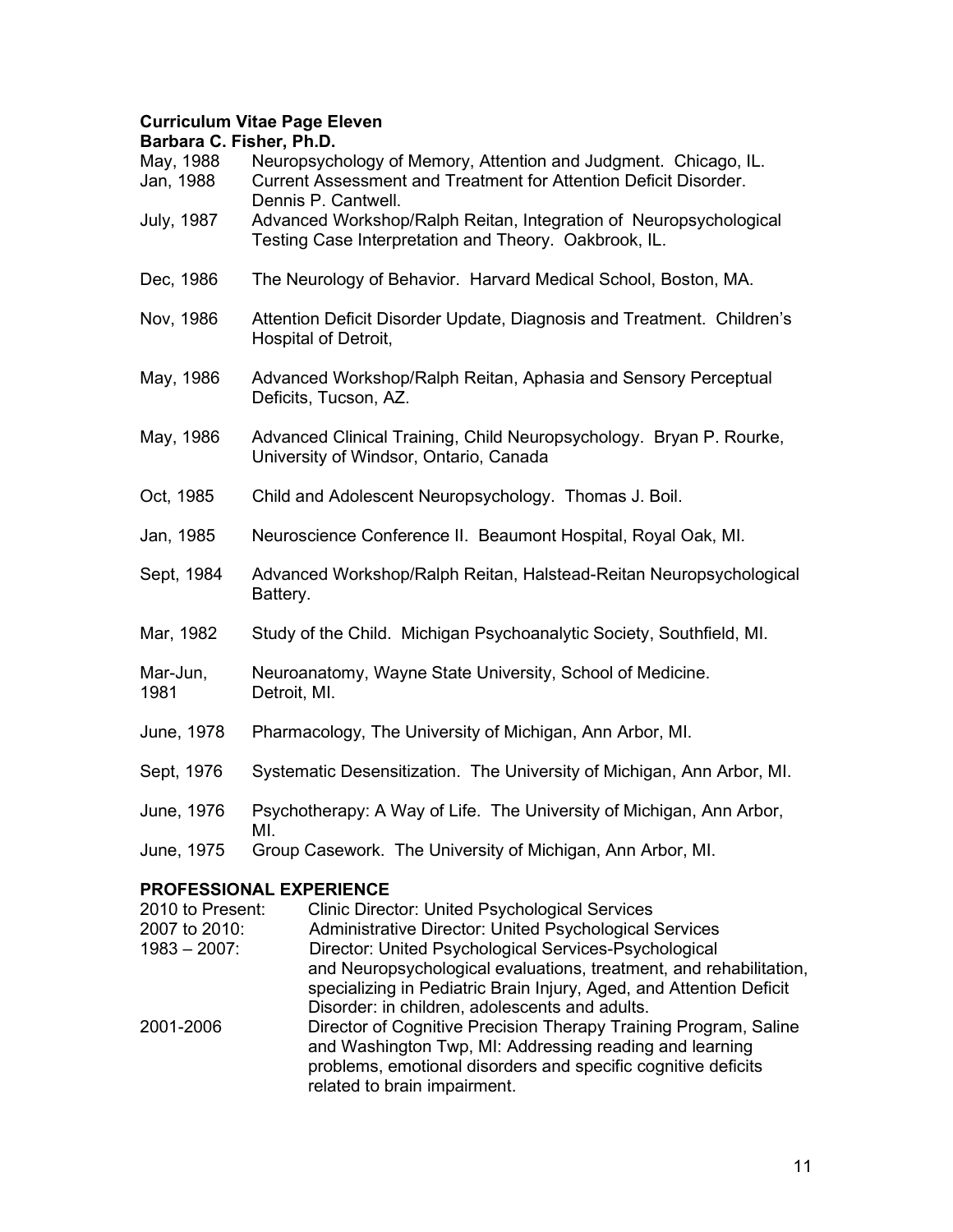## Curriculum Vitae Page Twelve

Barbara C. Fisher, Ph.D.

| 2003-2005    | Director of the ADD Center of Michigan, Port Huron, MI: full<br>service outpatient facility providing evaluation as well as<br>treatment.                                                                                                         |
|--------------|---------------------------------------------------------------------------------------------------------------------------------------------------------------------------------------------------------------------------------------------------|
| 1999 to 2001 | Ongoing weekly television program on local cable access, entitled<br>Enter the Mind, non-paid position                                                                                                                                            |
| 1983 - 2002  | Psychological and Neuropsychological court appointed<br>evaluations: Child and Adult Foster Care, Guardianship,<br>Diminished Capacity. Alcohol evaluations for local court or state<br>review. Juvenile evaluations for court ordered detention. |
| 1995 to 2000 | Director of the Tillie M. Fisher Home, 24 hour Foster Care Home<br>for the Aged population                                                                                                                                                        |
| 1981         | One year. Performed psychological testing and evaluations, St.<br>Joseph Hospital Psychiatric Unit, Pontiac, MI. (Ph.D. non-paid<br>internship)                                                                                                   |
| 1978-1983    | Psychotherapist, Private Practice, Adults and Adolescents:<br>Emphasis on stress intervention, short term crisis, and life-<br>changing treatment.                                                                                                |

## LICENSES

State of Michigan, Fully licensed State of Idaho, Fully licensed

Licensed Adult Foster Care provider from 1995 to 2000.

## **CERTIFICATIONS**

- Certified in Neurofeedback, Biofeedback Certification International Alliance
- Certified in Behavioral Sleep Medicine, American Academy of Sleep Medicine, September, 2006
- The American College of Forensic Examiners, Diplomate of the American Board of Psychological Specialties, Neuropsychology
- Founding Fellow, American College of Advanced Practice Psychologists (FACAPP)
- Completion of Series One Course, Prescribing Psychologist Register

## ACADEMIC APPOINTMENTS

Professor of Psychology, Fall term 1983, Macomb Community College AFFILIATIONS

- American Academy of Neurology
- American Academy of Sleep Medicine
- Macomb County Osteopathic Medical Association
- National Academy of Neuropsychology
- Alzheimer's Association International Society to Advance Alzheimer's Research and **Treatment**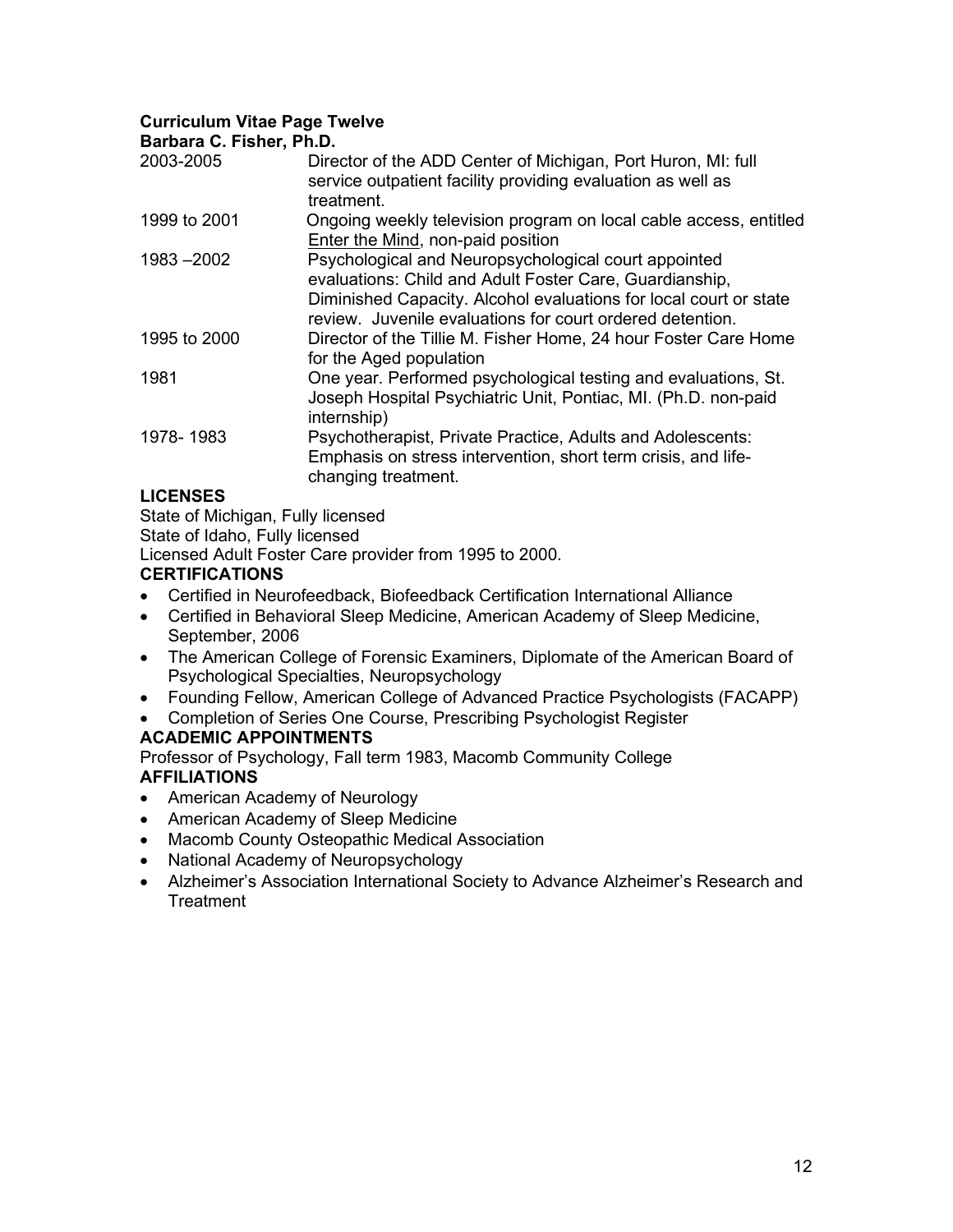## Curriculum Vitae Page Thirteen

## Barbara C. Fisher, Ph.D.

## **WORKSHOPS**

Fisher, Barbara (June 2021) ADD and Sleep, Intertwining Factors and the Impact of the Pandemic, SKETO Sleep Conference, Virtual

- Fisher, Barbara (Nov 2020) Navigating Dementia in the Specialist, PCP or Internist Office, virtual presentation
- Fisher, Barbara (Nov 2019) A Complex Picture of ADD/ADHD Across the Age Spectrum, A4M/MMI, Module III Neurology, San Diego, CA
- Fisher, Barbara (June 2019) The Emotional Effects of Common Sleep Disorders, SKTEO Sleep Conference, Detroit, MI
- Fisher, Barbara (June 2018) Good Sleep and What we Can do About It, SKTEO Sleep Conference, Detroit, MI
- Fisher, Barbara (9-29-2017) Mental Health Issues: Coping with Anxiety, Depression, & Sleep Issues and What You Can do About it, Michigan Parkinson Foundation Symposium 2017, Grand Rapids, MI
- Fisher, Barbara (June 2017) The Behavioral Side of Sleep, SKTEO Sleep Conference, Detroit, MI
- Fisher, Barbara (5-21-2016) The Behavioral Side of Sleep: Basic Principles, Common Disorders and Sleep Hygiene to Promote Patient Action, Obstructive Sleep Apnea Symposium, St John Macomb-Oakland Hospital, Warren, MI
- Fisher, Barbara (August 31, 2015) Keynote Speaker, The Road to Prevention: Diagnosing early Cognitive Decline and Targeting Deficits with the Implementation of Cognitive Training, 3<sup>rd</sup> International Conference on Alzheimer's Disease & Dementia, Toronto, Canada
- Fisher, Barbara (May 20, 2015) Panel Discussion, The Importance of Sleep, Birmingham Community House, Birmingham, Michigan
- Fisher, Barbara (Nov 8, 2013) Brain Rehabilitation: Enhancing Development Through the Years, Childhood through Aging, together 2 Thrive, 2013 Prevention Conference, Oakland Schools, MI
- Fisher, Barbara (June 7, 2012) Pediatric Sleep and Behavior. AADSM American Academy Dental Sleep Medicine 21<sup>st</sup> Annual Meeting, Boston, MA
- Fisher, Barbara (April 23, 2012) Mental Health and the Workplace: The Interaction of Individual Factors and the Emotional Environment. Annual Meeting AAOHN, Nashville, Tennessee
- Fisher, Barbara (Sept, 6, 2011) Self Reported Sleep Symptoms and Clinical Intervention in ADHD Populations, WASM/CSS Congress, Quebec City, Canada
- Fisher, Barbara (April 2011) Managing Our Stress in the Workplace, Annual Conference Convention Center, Lansing, MI.
- Fisher, Barbara (Nov 17, 2010) Managing Our Stress in These Uncertain Times of Health Care, St. Mary's, Livonia, MI.
- Fisher, Barbara (March 26, 2010) Ego, Id, Pain and Sleep, Accelerated Rehabilitation Centers, Rock Financial Showplace, Novi, MI.
- Fisher, Barbara (Nov 7 to 11, 2009) The Relationship of ADHD, Depression and Anxiety to RLS/PLMS, Defining Neurocognitive Symptoms in ADD/ADHD, Evaluation to Differentiate ADD from ADHD and the Impact of Sleep Disorders on Memory and Frontal Processes, 3rd International Congress on Sleep Medicine, Sao Paulo, Brazil.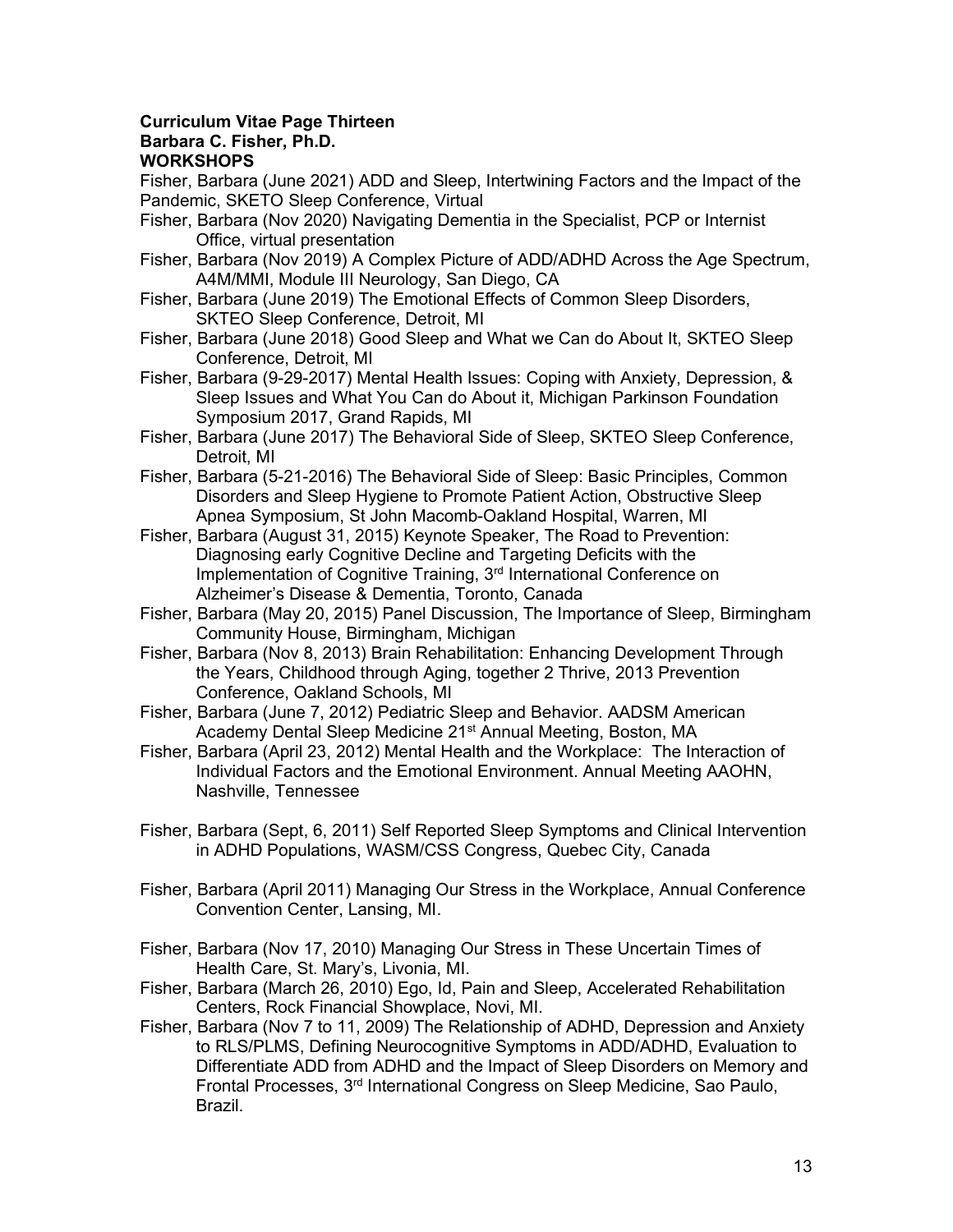### Curriculum Vitae Page Fourteen

- Fisher, Barbara (March 14, 2009) Brain Processes Specific to Autism: Brain Behavior Tools for Intervention, 53<sup>rd</sup> Annual Michigan Reading Association Conference, Grand Rapids, MI.
- Fisher, Barbara (December 1, 2008) Neuropsychological Evaluation to Assess the Impact of Sleep Disorders Over Time to Memory and Frontal Processes, Cutting Edge of Sleep Conference, PIM and United Psychological Services, Orlando, FL.
- Fisher, Barbara (September 26, 2008) Dealing with Difficult People, Predicting and Addressing Problems in Treatment and Case Management Based Upon Personality Type, Ann Arbor, MI.
- Fisher, Barbara (March 15, 2008) Autism and Learning, New Perspectives,  $52<sup>nd</sup>$  Annual Michigan Reading Association Conference, Detroit, MI.
- Fisher, Barbara (March 15, 2008) Defining the Real ADD,  $52<sup>nd</sup>$  Annual Michigan Reading Association Conference, Detroit, MI.
- Fisher, Barbara (March 15, 2008) Interventions for ADHD Inattention Type Without Stimulants, 52<sup>nd</sup> Annual Michigan Reading Association Conference, Detroit, MI.
- Fisher, Barbara (March 14, 2008) Anger in the Work Setting, 2008 Great Lakes Conference, Annual conference Southeastern Division Michigan Podiatric Medical Association, Troy, MI.
- Fisher, Barbara (March 13, 2008) Making Your Sleep Healthy and Happy, Birmingham Community House, Birmingham, MI.
- Fisher, Barbara (March 1, 2008) Anger in the Academic Setting, 2008 LDA 45<sup>th</sup> Annual Conference, Chicago, IL
- Fisher, Barbara (November, 2007) Anger in the Academic Setting, 2007 MEA Instructional and Professional Development Conference, Detroit, MI
- Fisher, Barbara (November, 2007) Teaching Challenges: Frontal Lobe Deficits, ADD/ADHD and the Autism Spectrum, 2007 MEA Instructional and Professional Development Conference, Detroit, MI
- Fisher, Barbara (November, 2007) Anger Management and Anger Control and ADD in the Workplace, 21<sup>st</sup> Annual Support Staff Conference for Administrative Professionals Program, NIEM, Grand Rapids, MI
- Fisher, Barbara (September, 2007) Who Ages Gracefully and Who Does Not? 9<sup>th</sup> Annual Assisted Living Conference, Michigan Assisted Living Association (MALA), Lansing, MI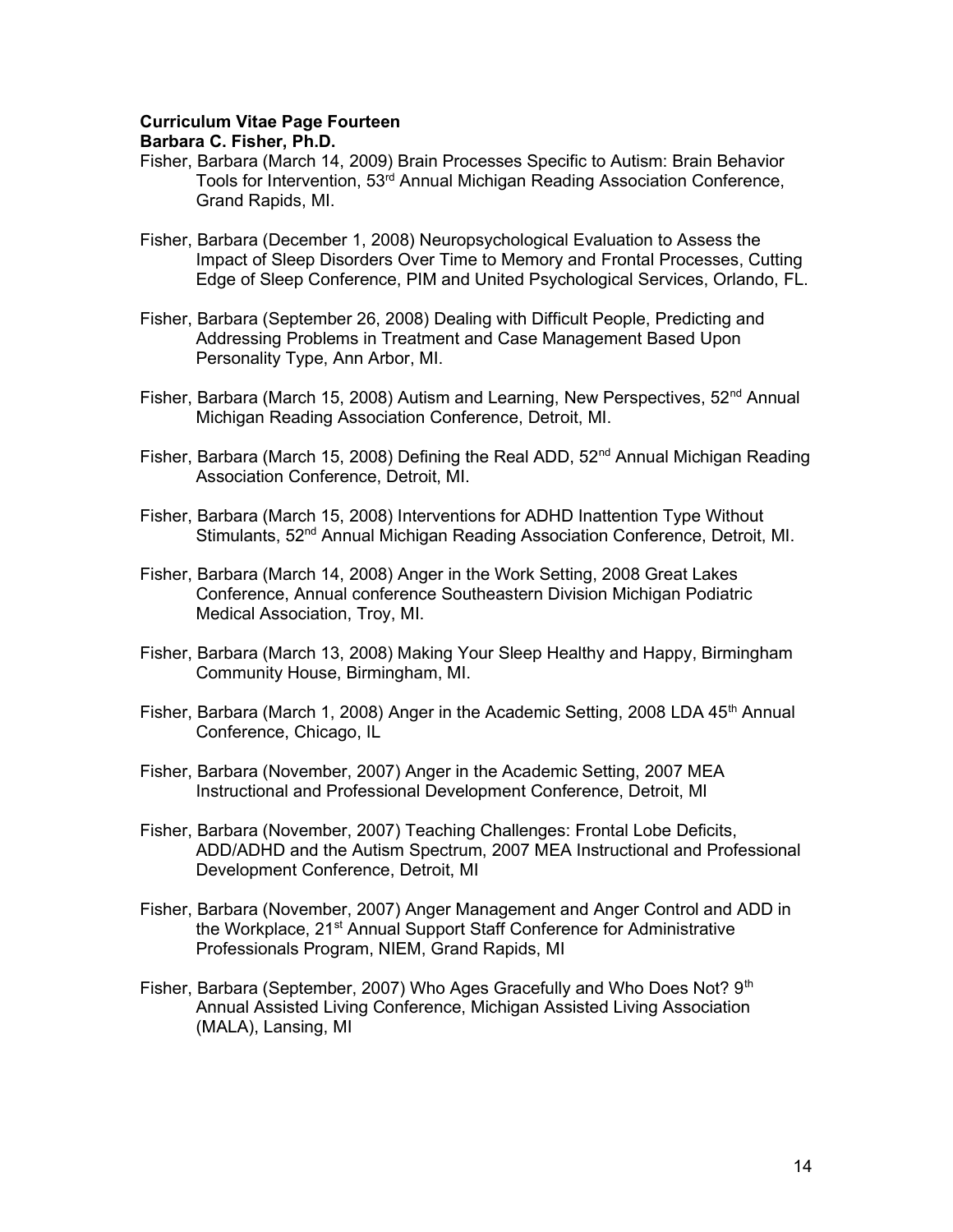## Curriculum Vitae Page Fifteen

- Fisher, Barbara (May, 2007) Living to be a Healthy 100-Aging Gracefully and Warning Signs of Alzheimer's, Michigan Assisted Living Association (MALA) Annual Provider Conference, Lansing, MI
- Fisher, Barbara (May, 2007) Aging Gracefully with Dementia: The Cutting Edge of Diagnosis and Treatment, Michigan Association of Homes and Services for the Aging (MAHSA) 39<sup>th</sup> Annual Conference, Dearborn, MI
- Fisher, Barbara (March, 2007) Wellness and Balance for Women Leaders, MBPA 11<sup>th</sup> Annual Conference, Women and Leadership in the Workplace, Livonia, MI
- Fisher, Barbara (Feb, 2007) The Relationship of ADD, ADHD and Sleep, World Association of Sleep Medicine, Second World Congress, Bangkok, Thailand
- Fisher, Barbara (January 2007) Treatment for ADD/ADHD, Midwinter Conference 2007, Michigan Association of School Administrators, Kalamazoo, Michigan
- Fisher, Barbara (October 2006) Attention Deficit Disorder, Fellowship in Anti-Aging and Functional Medicine, Module IV, Detroit, MI
- Fisher, Barbara (September 2006) Making your sleep healthy & happy: Sleep Disorders, Fellowship in Anti-Aging and Functional Medicine, Webcast Presentation
- Fisher, Barbara (April 2006) ADD, ADHD and Autism, 2006 Great Lakes Conference, Annual conference podiatry assistants
- Fisher, Barbara (April 2006) Attention Deficit Disorder, Fellowship in Anti-Aging and Functional Medicine, Webcast Presentation
- Fisher, Barbara (January 2006) Differential Diagnosis of ADD, ADHD, and the Autism Spectrum, from Diagnosis to Treatment, The Wellness Institute, Sterling Hts., MI
- Fisher, Barbara (December 2005) Differential Diagnosis, ADD, ADHD, TBI, Autism Spectrum, Sleep Disorders, Mariner Middle School, Special Education staff, Milton, Delaware
- Fisher, Barbara (November 2005) Language Acquisition, Romeo Community Schools-Michigan School Readiness Program, Romeo, MI
- Fisher, Barbara (November 2005) Treating ADD/ADHD Across the Lifetime: Children, Adolescents, and Aged, Staff and parent presentation, Wass Elementary, Troy, MI
- Fisher, Barbara (November 2005) Attention Deficit Disorder, Fellowship in Anti-Aging and Functional Medicine, Webcast Presentation
- Fisher, Barbara (October 2005) Attention Deficit Disorder, Fellowship in Anti-Aging and Functional Medicine, Detroit, MI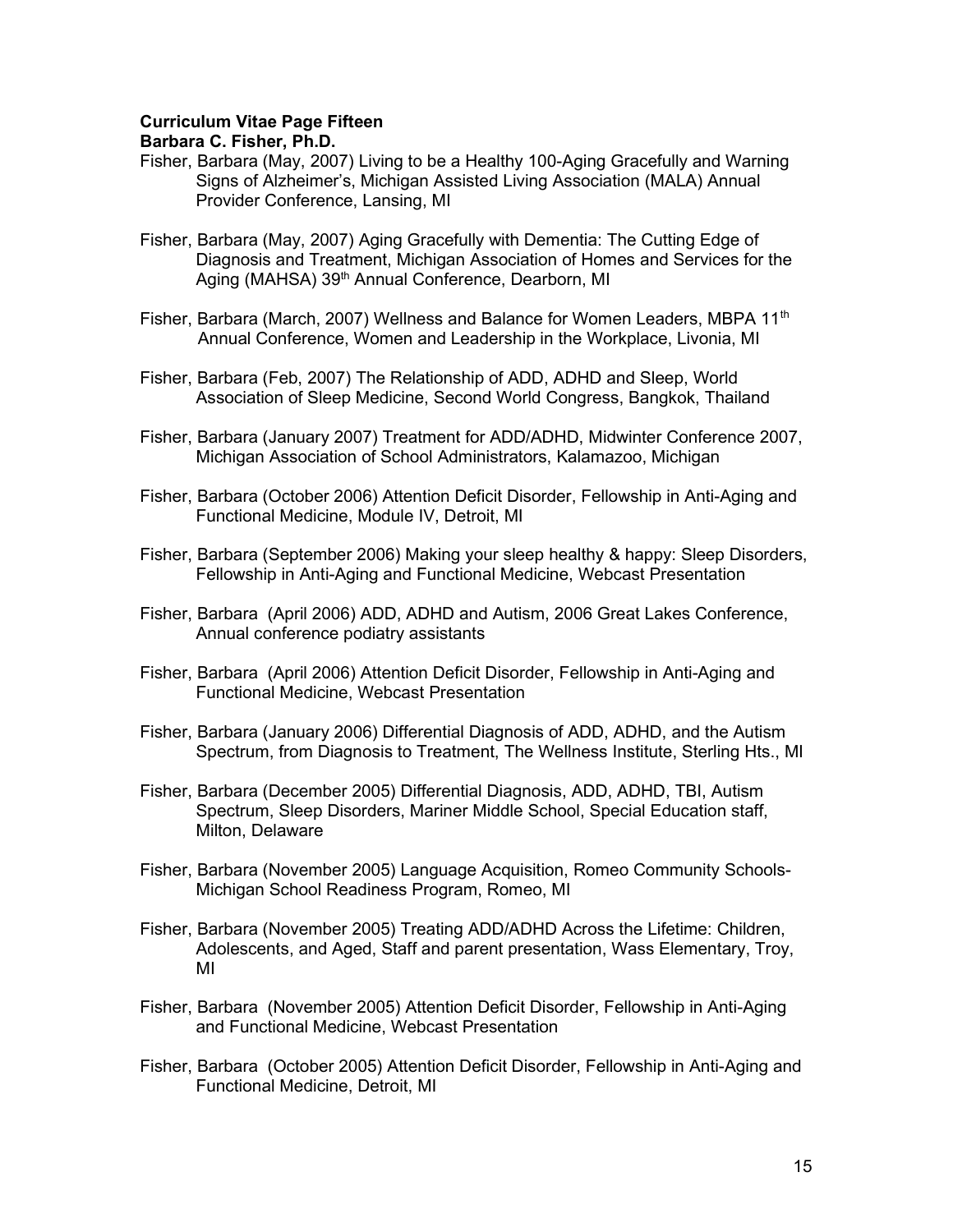#### Curriculum Vitae Page Sixteen Barbara C. Fisher, Ph.D.

- Fisher, Barbara (August 2005) Defining ADD/ADHD from Diagnosis to Treatment: Montessori Elementary School, Highland, MI
- Fisher, Barbara (May 2005) The Autism Spectrum, Sterling Hts. Public Library, Sterling Hts., MI
- Fisher, Barbara (April 2005) Treating ADD/ADHD Across the Lifetime: Children, Adolescents, and Aged, Sterling Hts. Public Library, Sterling Hts., MI
- Fisher, Barbara (March 2005) Making Your Sleep Happy and Healthy, 2005 Great Lakes Conference, Annual conference podiatry assistants
- Fisher, Barbara & Avci-Wolf, Gunsel (November 2004) Case Studies in Epilepsy, Novi, MI, sponsored by GlaxoSmithKline
- Fisher, Barbara (October 2004) Guidelines for Successful Diagnosis and Treatment of ADD/ADHD: A Well-Rounded Approach to Looking at this Disorder Across the Lifespan, Brightside Series, Philadelphia, PA.
- Fisher, Barbara (March 2004) Guidelines for Successful Diagnosis and Treatment of ADD/ADHD: A Well-Rounded Approach to Looking at this Disorder Across the Lifespan, Brightside Series, Springfield, MA.
- Fisher, Barbara (September 2003) Neuropsychological Evaluation of Children, 16<sup>th</sup> Annual Conference, Brain Injury Association of America, Amelia Island, Florida.
- Fisher, Barbara (May 2003) ADD/ADHD: Defining ADD from ADHD as a child at risk, Inservice for teachers, counselors, special education, Walled Lake Schools, Walled Lake, MI.
- Fisher, Barbara C. (March 2003) Aging and Your Parent: What to do and What to Expect, Great Lakes Conference, Michigan Podiatric Medical Assistants Association, Troy, MI
- Fisher, Barbara (March 2003) ADD/ADHD: The Real Impact is on Language and Emotions: A New Approach for Treatment, Parenting Education Fair, Walled Lake Schools, Walled Lake, MI.
- Fisher, Barbara; Force, Renee; & Dugan, Catherine (March 2003) ADD/ADHD: The Real Impact is on Language and Emotions: A New Approach for Treatment, St. Clair Community College, MI.
- Fisher, Barbara (March 2003) ADD/ADHD: What it is and What to do about it, Staff Presentation, St. Mary's School, St. Clair, MI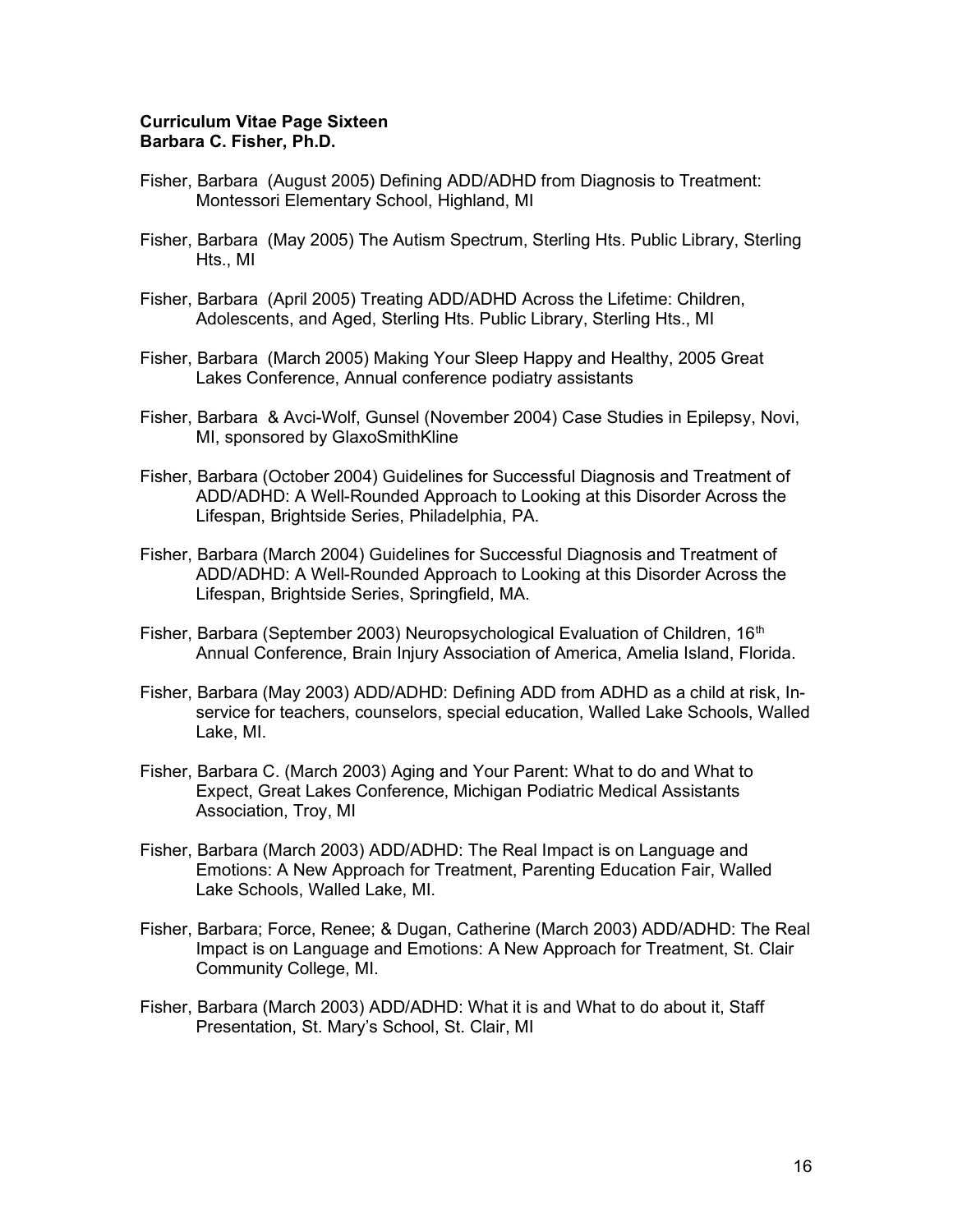#### Curriculum Vitae Page Seventeen

- Fisher, Barbara (February 2003) ADD/ADHD: The Real Impact is on Language and Emotions: A New Approach for Treatment, Immaculate Conception, Parent Meeting, Marine City, MI
- Fisher, Barbara (February 2003) ADD/ADHD: The Real Impact is on Language and Emotions: A New Approach for Treatment, Comerica Bank, Lunch and Learn, Auburn Hills, MI
- Fisher, Barbara (February 2003) ADD/ADHD: The Real Impact is on Language and Emotions: A New Approach for Treatment, Comerica Bank, Lunch and Learn, Livonia, MI
- Fisher, Barbara (January 2003) ADD/ADHD: The Real Impact is on Language and Emotions: A New Approach for Treatment, Harrison Elementary, Port Huron, MI
- Fisher, Barbara (December 2002) ADD/ADHD: Management of patients with ADD, ADHD and Autism, Continuing Nursing Education Committee at Blue Cross Blue Shield of Michigan, Southfield, MI
- Fisher, Barbara (November 2002) ADD/ADHD: The Real Impact is on Language and Emotions: A New Approach for Treatment, Staff Presentation, Holden Elementary, Sterling Hts. MI
- Fisher, Barbara (October 2002) ADD/ADHD: The Real Impact is on Language and Emotions: A New Approach for Treatment, Staff Presentation, Chicago, Ill
- Fisher, Barbara (September 2002) Traumatic Brain Injury in Children and Adolescence, Current Trends in Traumatic Brain Injury, 11<sup>th</sup> Annual Seminar, Charles N. Simkins, Detroit, MI
- Fisher, Barbara C. (May 2002) ADHD Panel Discussion with Mary Fowler, John L. Ratey and Joseph Beiderman, Learning and the Brain Conference, 6<sup>th</sup> Conference, Cambridge, MA.
- Fisher, Barbara C. (May 2002) Identifying and Treating Language/Reading Problems in ADD/ADHD, Learning and the Brain Conference, 6<sup>th</sup> Conference, Cambridge, MA.
- Fisher, Barbara C. (April 2002) Attention Deficit Disorder and Language Development, Port Huron School District, Port Huron, Michigan.
- Fisher, Barbara C. (March 2002) Defining Mental Health, Michigan Podiatric Medical Assistance Association, Troy, Michigan
- Fisher, Barbara C. (March 2002) Diagnostic Evaluation, Speech and Language Staff, Lapeer County, Imlay City, Michigan.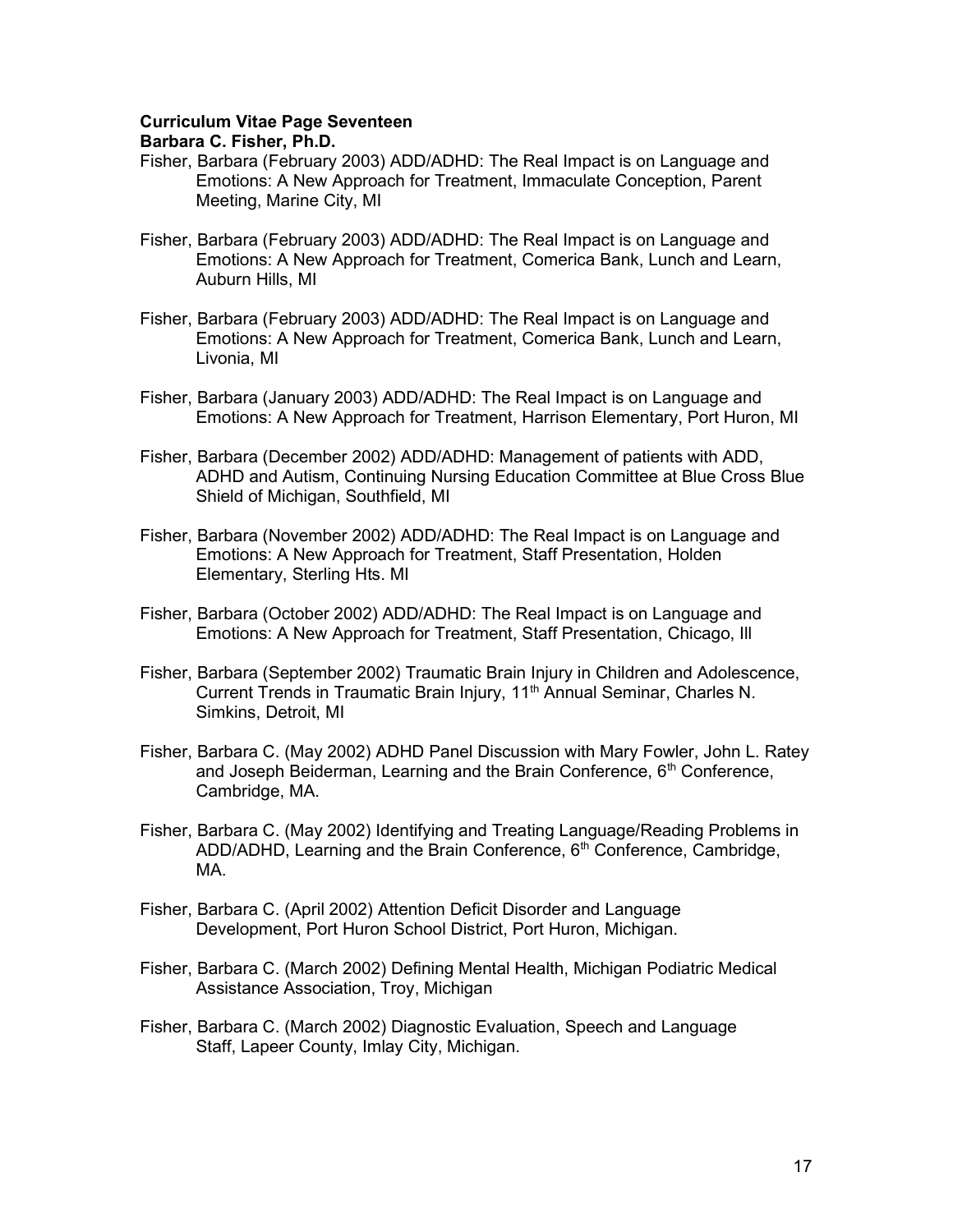### Curriculum Vitae Page Eighteen

- Fisher, Barbara C. (Feb 2002) Attention Deficit Disorder and Language Development, Special Education Staff, Lapeer County, Lapeer Educational Center, Lapeer, Michigan.
- Fisher, Barbara C. (February 2002) Personality Types and Anger Control, Born Academic Center, St. Clair Shores Adult and Community Education St. Clair Shores, Michigan.
- Fisher, Barbara C. (February 2002) Attention Deficit Disorder and the Adult, Mt. Clemens General Hospital, Mt. Clemens, Michigan.
- Fisher, Barbara C. (January 2002) Attention Deficit Disorder and the Teen, Junior High and High School, Mt. Clemens General Hospital, Mt. Clemens, Michigan.
- Fisher, Barbara C. (January 2002) Attention Deficit Disorder and the Elementary School Child, Mt. Clemens General Hospital, Mt. Clemens, Michigan.
- Fisher, Barbara C. (October 2001) Defining Attention Deficit Disorder, The Next Decade of the Brain, Glenbard District 87 Institute Day, Lombard, ILL.
- Fisher, Barbara C. (August 2001) Coping with Anger, Stroke Group, St. Joseph Hospital, Mt. Clemens, MI.
- Fisher, Barbara C. (May 2001) Press Release Conference: The Prevalence of Attention Deficit Hyperactivity and Oppositional Defiant Disorder Symptoms in Adults is Greater in RLS Patients Than in Controls, American Academy of Neurology, 53rd Annual Meeting, Philadelphia, PA.
- Fisher, Barbara C. (April 2001) Cognitive Training to Increase Reading Skills, Alpena Elementary School, Alpena, MI.
- Fisher, Barbara C. (April 2001) Traumatic Brain Injury: Specific Case Study discussion, Ronan Junior High, Ronan School District, Ronan, MT.
- Fisher, Barbara C. (Feb 2001) A.D.D. Additional Issues and Children at Risk, Walled Lake Schools Community Education Center, Walled Lake, MI
- Fisher, Barbara C (Feb 2001) Adult ADD, presented in person and by cable television, sponsored by the Library Programs of the City of Sterling Heights, MI.
- Fisher, Barbara C. (December 2000) A.D.D. and Children at Risk, day long seminar, presented as part of the Brightside Series for Families and Children, Hartford, CT.
- Fisher, Barbara C. (August 2000) Pediatric Brain Injury, Association of Trial Lawyers of America (ATLA) 2000 Annual Convention, Chicago, IL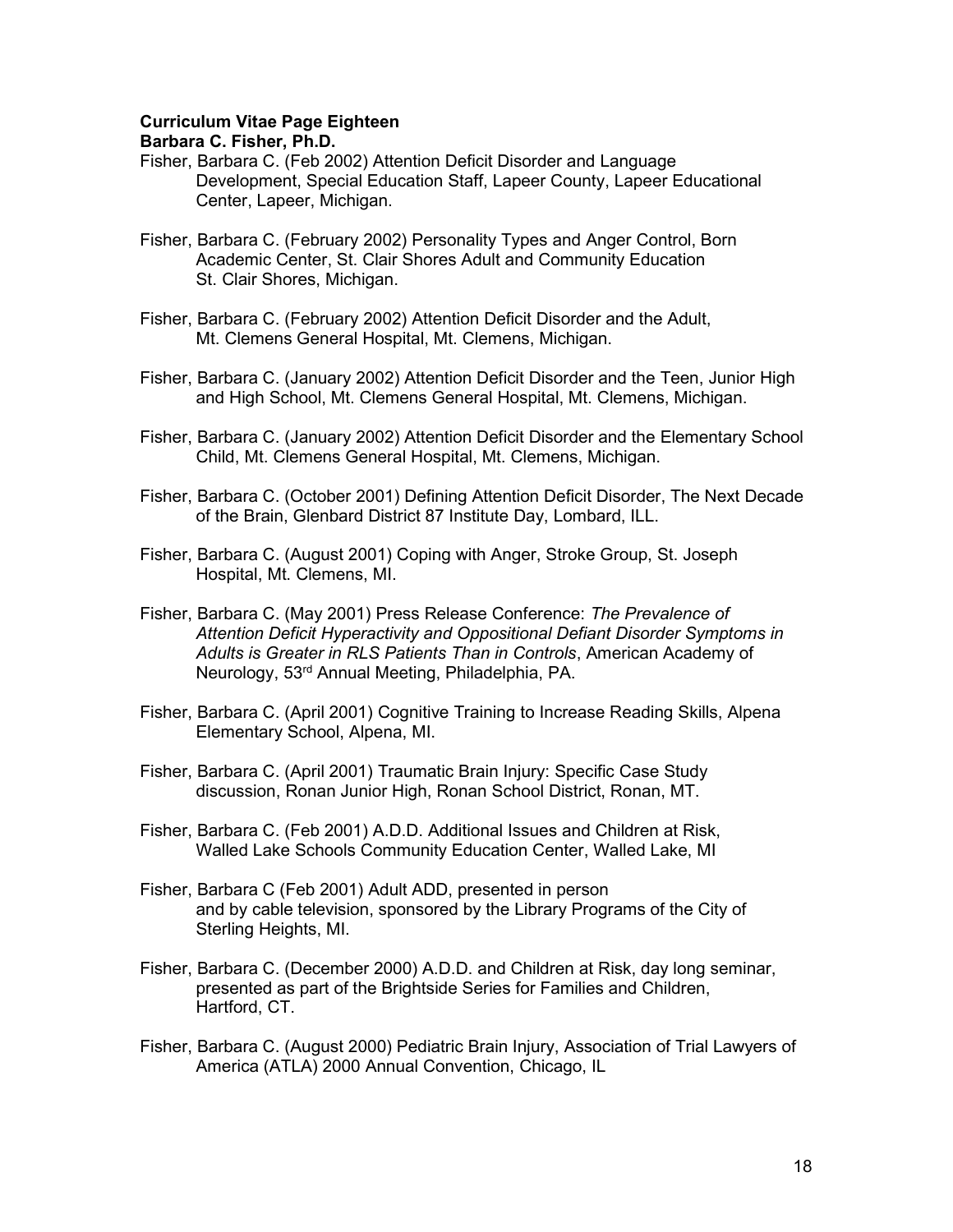## Curriculum Vitae Page Nineteen

- Fisher, Barbara C. (March 2000) A.D.D. and Children at Risk, Michigan Reading Association 44<sup>rd</sup> Annual Conference, Detroit, MI.
- Fisher, Barbara (September 1999) A.D.D. and the Presence of Other Disorders, L'Anse Creuse/Mt. Clemens Community Education, Fall term.
- Fisher, Barbara (March 1999) Coping Strategies with A.D.D.: Addressing the Adolescent and Coping Strategies with A.D.D.: Addressing the Pre-School or Elementary School Child, Parenting Education Fair, Walled Lake, MI.
- Fisher, Barbara (March 1999) A.D.D. and Reading Issues-Spatial Issues, Michigan Reading Association 43rd Annual Conference, Grand Rapids, MI.
- Fisher, Barbara (October 1998) A.D.D. and Coping Mechanisms. SAFE Conference, L'Anse Creuse School District, L'Anse Creuse, MI.
- Fisher, Barbara (June 1998) Nutrition and Various Associated Conditions, Stress, Hypoglycemia, Anger, Sleep. Pediatric Dentists. Clinton Township, MI.
- Fisher, Barbara C. and Beckley, Ross A. (Mar 1998) A.D.D. and the Developmental Lifespan, 1998 Early Childhood Conference, Michigan Assoc. For the Education of Young Children, Grand Rapids, MI
- Fisher, Barbara C. (Mar 1998) Is it A.D.D. or Brain Damage and Does it Make a Difference?, Simkins & Simkins 9th Annual Seminar on Traumatic Brain Injury, Detroit, MI.
- Fisher, Barbara C. and Beckley, Ross A. (Mar 1998) Coping Strategies for Adolescents with Attention Deficit Disorder, Oakland Co. Human Services Coordinating Council, Oakland Co. Courthouse, Pontiac, MI.
- Fisher, Barbara (Jan. 1998) Depression and Aging, SCAN meeting, Sterling Hts., MI
- Fisher, Barbara (Nov. 1997) Aging and Multigenerational Families. Sterling Hts. Public Library., Sterling Hts., MI
- Fisher, Barbara (Oct. 1997) Two day seminar. A.D.D. Throughout the Lifespan: A Brain-Behavior Approach. Learn of Michigan, Inc., Pontiac, MI.
- Fisher, Barbara (Sept. 1997) Fundamentals of Neuropsychology. School of Social Work, University of Michigan, Ann Arbor, MI. Presented twice yearly since 1995.
- Fisher, Barbara (May 1997) The psychological impact on both caregivers and their loved ones entering institutional care as well as learning how to cope with and understand such a profound change. Sponsored by the Older Peoples Commission, Rochester, MI.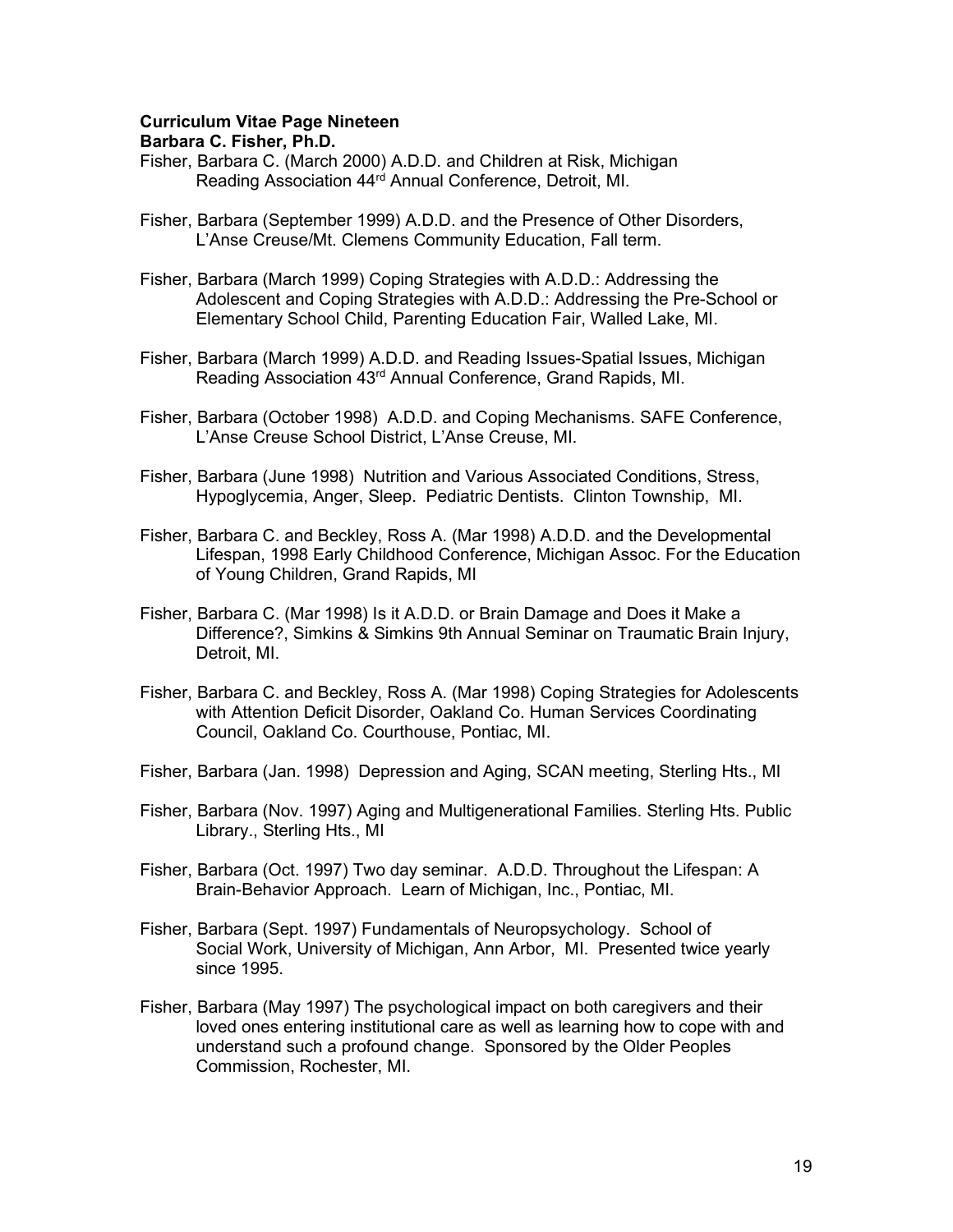### Curriculum Vitae Page Twenty

- Fisher, Barbara (May 1997) Coping with Angry People. Pediatric Dentists. Clinton Township, MI.
- Fisher, Barbara (Mar 1997) Alzheimer's Disease. The Newest Research. Aging in the Future, 9th Annual Conference sponsored by the Senior Coordinating Aging Network of Macomb and Oakland Counties, MI.
- Fisher, Barbara (Mar 1997) Coping Mechanisms: Now That We Know it is A.D.D. What Do We Do Now? A.D.D. Is Not the End of the Story. Walled Lake School District, Walled Lake, MI.
- Fisher, Barbara (Mar 1997) Strategies and Coping Mechanisms for working with your ADD Adolescent. Twin Beach Elementary, West Bloomfield, MI
- Fisher, Barbara (Mar 1997) Fundamentals of Neuropsychology and workshop entitled Psychological Testing. School of Social Work, University of Michigan, Ann Arbor, MI.
- Fisher, Barbara (Feb. 1997) Attention Deficit Disorder. Dental Association of Michigan. Fern Hill Golf and Country Club, Mt. Clemens, MI.
- Fisher, Barbara (Jan 1997) Depression in the Elderly. Sponsored by the Senior Coordinating Aging Network of Macomb County, Sterling Hts., MI.
- Fisher, Barbara (Nov. 1996) ADD and Coping Mechanisms. Sponsored by C.H.A.D.D., Novi, MI
- Fisher, Barbara (Nov. 1996) Attention Deficit Disorder and Parenting. SAFE Conference. L'Anse Cruese High School, North, Macomb Twp., MI.
- Fisher, Barbara and Beckley, Ross (Nov. 1996) ADD and ADHD. Presented in person and through cable television, sponsored by the Library Programs of the City of Sterling Heights.
- Fisher, Barbara (June 1996) Understanding and Treating Depression in Children and Adults. Peer Day - Union Institute, Sterling Heights, MI.
- Fisher, Barbara (Mar 1996) Attention Deficit Disorder and Parenting. Twin Beach Elementary. W. Bloomfield, MI.
- Fisher, Barbara (Mar 1996) Dealing with Difficult People,  $8<sup>th</sup>$  Annual Conference: Aging in the Future, Senior Coordinating Aging Network, Troy, MI.
- Fisher, Barbara (Sept. 1995) Attention Deficit Disorder. Are You Sure? Identifying possible related Disorders. Harbor Oaks Hospital, New Baltimore, MI.
- Fisher, Barbara and Beckley, Ross (May 1995) Learn about the effects of ADHD/ADD throughout a lifetime. Washington Elementary, Shelby Township, MI.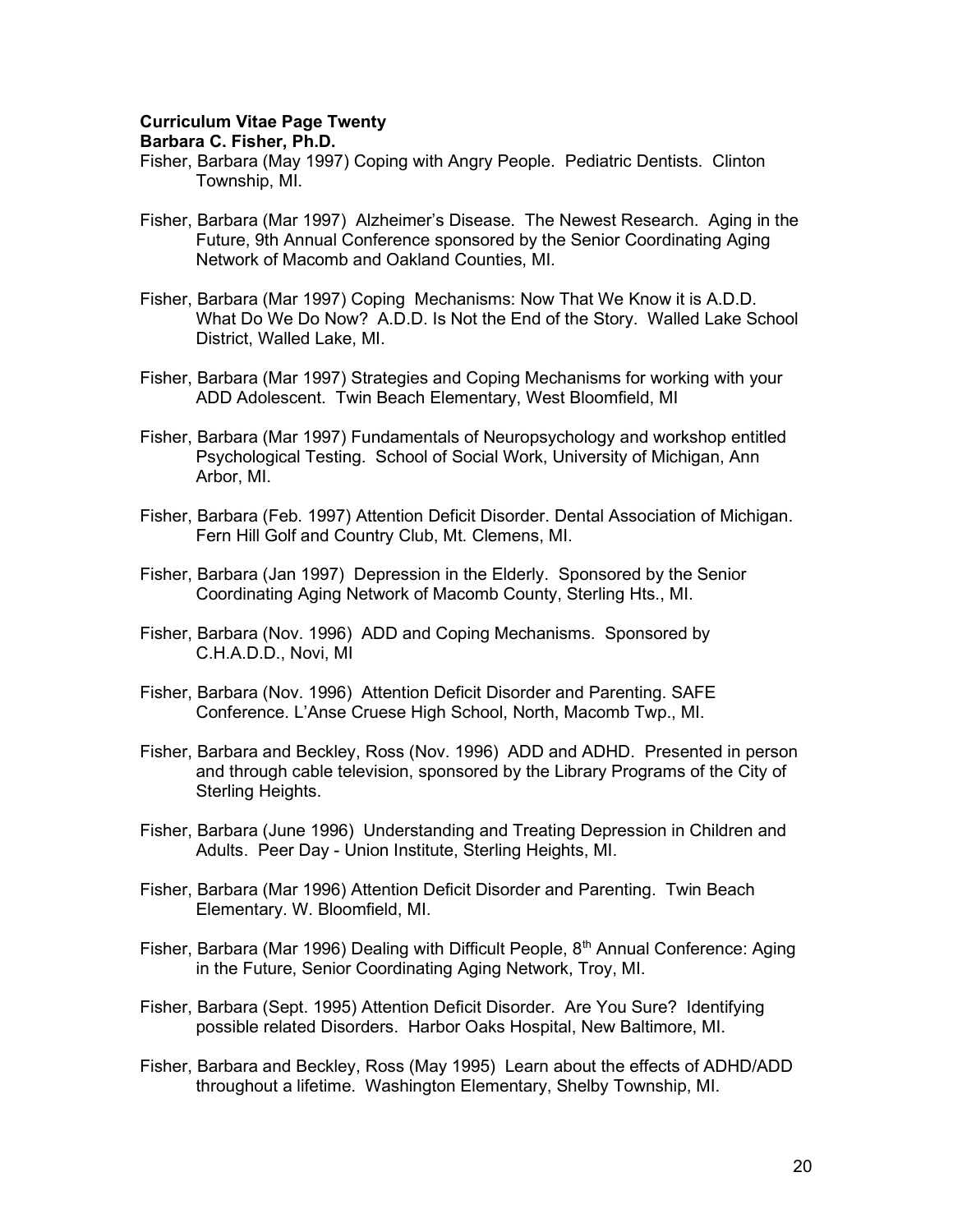## Curriculum Vitae Page Twenty-One

- Fisher, Barbara (Mar 1995) Pediatric Brain Injury. Presented at the Simkins & Simkins 6th Annual Seminar on Traumatic Brain Injury, Detroit, MI.
- Fisher, Barbara (Mar 1995) Sibling Rivalry. A small group workshop of Focus on Families, Novi Community School District, Novi, MI.
- Fisher, Barbara (Jan 1995) Fundamentals of Neuropsychology. School of Social Work, University of Michigan, Ann Arbor, MI.
- Fisher, Barbara and Beckley Ross (Mar 1995) ADD and ADHD, presented in person and through cable television, sponsored by the Library Programs of the City of Sterling Heights, MI.
- Fisher, Barbara, Beckley Ross and Thomas Janine (1995 to 1997) Attention Deficit Disorder. Sponsored by the Macomb County, Sterling Heights, MI.
- Fisher, Barbara (Dec. 1994) Mothers and Daughters. Sponsored by the Senior Coordinating Aging Network of Macomb County, Sterling Heights, MI.
- Fisher, Barbara and Beckley, Ross (Dec. 1994) ADD and Co-Related Disorders Workshop. Sponsored by United Psychological Services P.C. Sterling Heights, MI.
- Fisher, Barbara and Beckley, Ross (Aug. 1994) Psychological Assessment of ADHD/ ADD in Adults. National Professional Consortium in Attention Deficit Disorders.
- Fisher, Barbara (Aug. 1994) Attention Deficit Disorders and Learning Disabilities across the Life Span. Presented at the National Professional Consortium in Attention Deficit Disorders, Atlanta, GA.
- Fisher, Barbara (Jun. 1994) ADD and ADHD. First Annual Symposium. The Mental Health Care of Children and Adolescents. Sponsored by the Tri-County Consortium of Community Mental Health Boards, Troy, MI.
- Fisher, Barbara and Beckley, Ross (Jun. 1994 and June 1993) Biochemical Aspects of ADD and ADHD and Related Disorders. Adult ADD Conferences of 1993 and 1994, Ann Arbor, MI.
- Fisher, Barbara (May 1994) ADD: What Is It? How to Cope. Sponsored by C.H.A.D.D./Adult Issues, Aquinas College, Grand Rapids, MI.
- Fisher, Barbara (Apr. 1994) Improved Communication Skills. Sponsored by The American House for its employees, Macomb County, MI.
- Fisher, Barbara (1993 and 1994) Caring for Kids Conference on Attention Deficit Disorder, Business Conference for Child Care Providers sponsored by the US Small Business Admin. and Michigan State University Extension, Troy, MI.